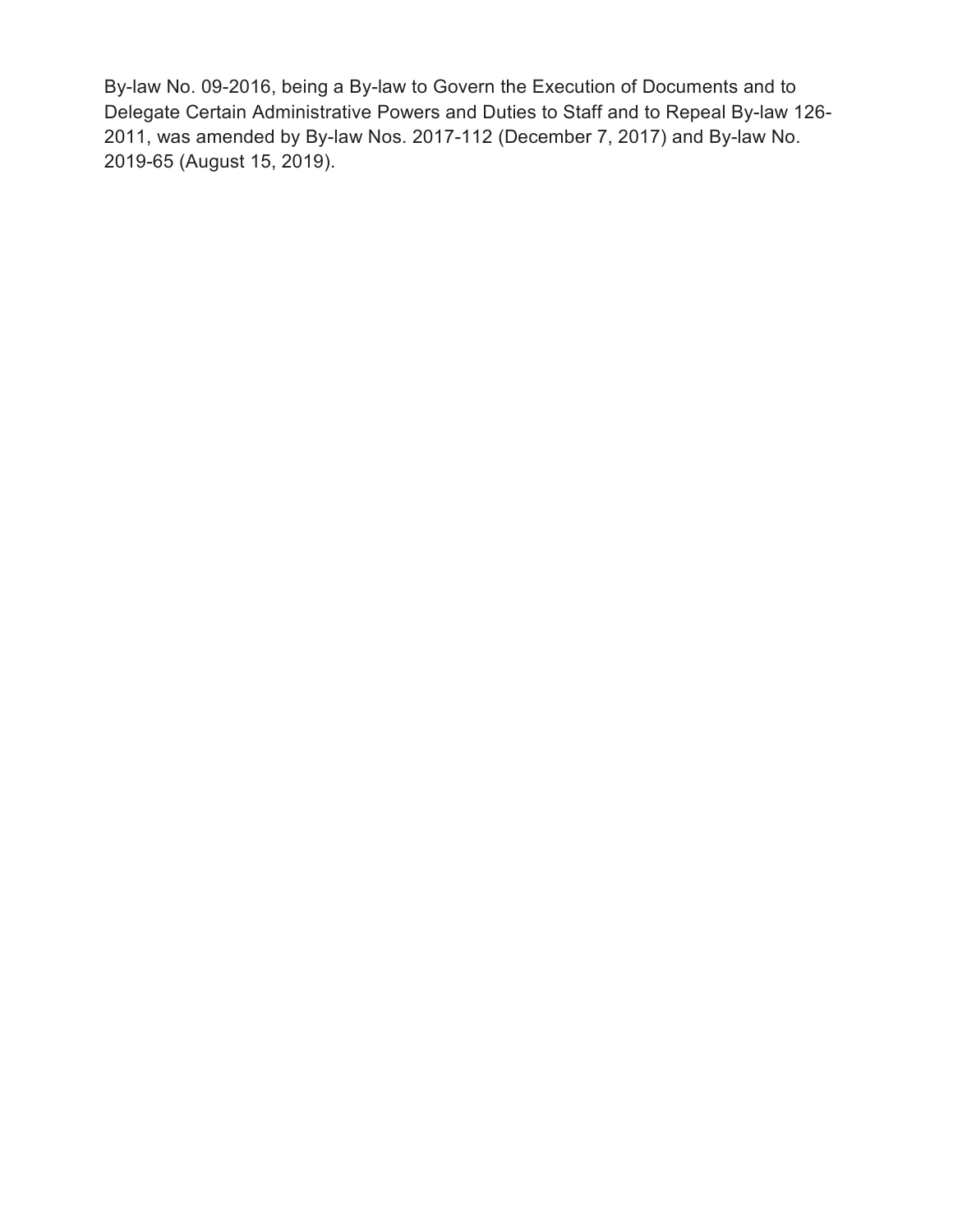## THE REGIONAL MUNICIPALITY OF NIAGARA

## BY-LAW NO. 09-2016

# A BY-LAW TO GOVERN THE EXECUTION OF DOCUMENTS AND TO DELEGATE CERTAIN ADMINISTRATIVE POWERS AND DUTIES TO STAFF AND TO REPEAL BY-LAW 126-2011

WHEREAS subsection 227(a) of the *Municipal Act, 2001*, S.O. 2001, c. 25, as amended, provides that it is the role of the officers and employees of the municipality to implement council's decisions and establish administrative practices and procedures to carry out council's decisions;

AND WHEREAS the Council of The Regional Municipality of Niagara (the "Regional Corporation") by resolution adopted on December 20, 2007 approved a policy entitled "Delegation of Powers and Duties";

AND WHEREAS the Policy provides that the efficient management of the Regional Corporation, and the need to respond to various issues in a timely fashion, makes it appropriate for Council of the Regional Corporation to delegate certain administrative powers and duties to Regional staff;

AND WHEREAS the Council of the Regional Corporation has deemed it desirable to set out its policies with respect to the execution of documents in a By-law and to delegate certain administrative powers and duties to Regional staff;

AND WHEREAS on September 25, 2008, the Council of the Regional Corporation enacted By-law 96-2008 to govern the execution of documents and to delegate certain administrative powers and duties to staff;

AND WHEREAS on December 8, 2011, the Council of the Regional Corporation enacted By-law 126-2011 to govern the execution of documents and to delegate certain administrative powers and duties to staff and repealed By-law 96-2008;

AND WHEREAS the Council of the Regional Corporation wishes to repeal By-law 126- 2011 and replace it with a new by-law;

NOW THEREFORE the Council of the Regional Corporation enacts as follows: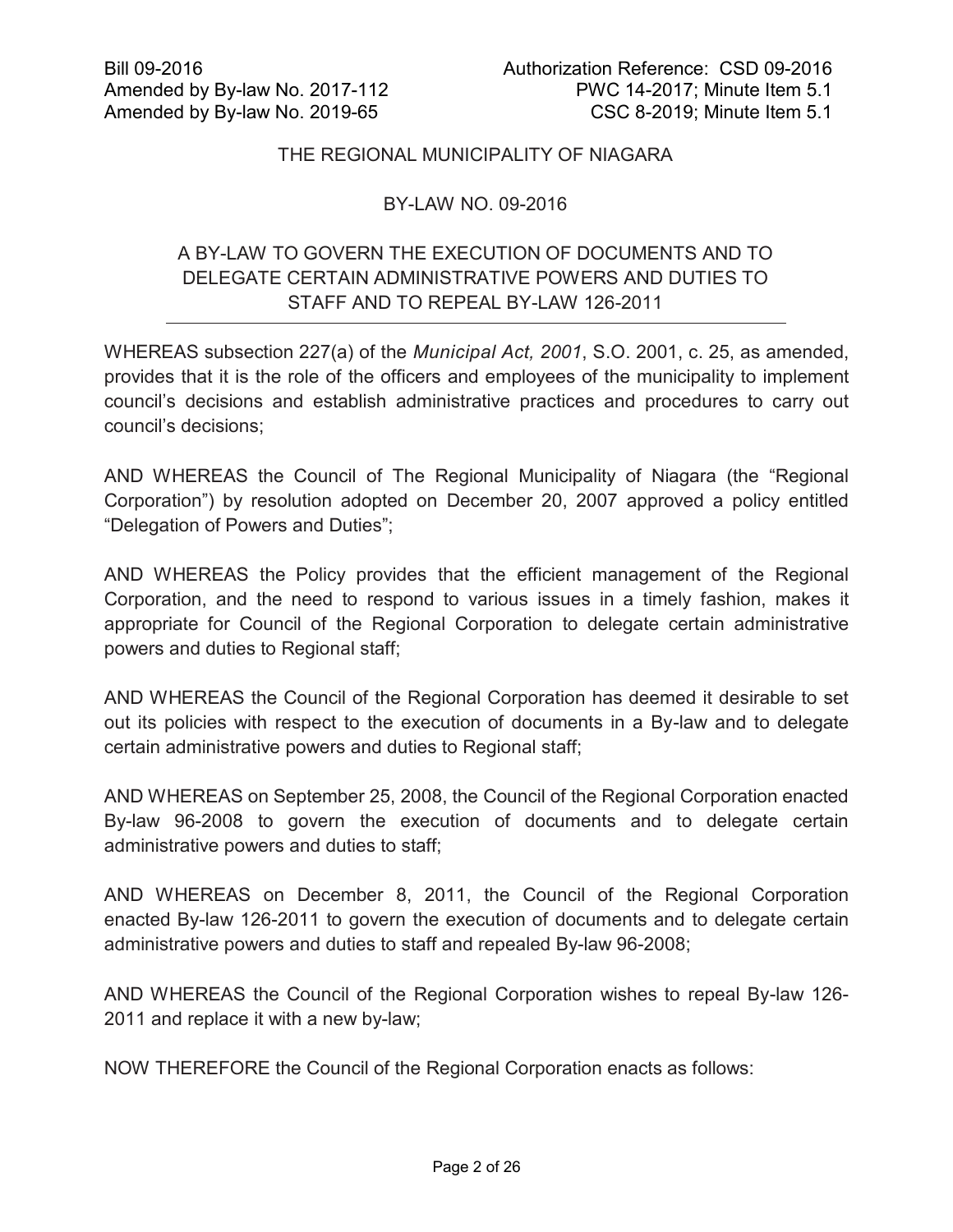## **DEFINITIONS**

1. (a) In this By-law,

"Administrative Powers" means all actions which may be taken by Council and Committees, individual members of Council, and all Regional officers and employees, which are necessary or appropriate for the effective management of the Regional Corporation in the performance of its responsibilities, including the procurement and disposal of goods, services and property for the purposes of the Regional Corporation;

"Council" means the Council of the Regional Corporation;

"Document" means any written instrument whether on paper or in electronic form including, without limiting the foregoing, any contract, agreement, deed, purchase order, memorandum, letter of intent, application, release, waiver or acknowledgement which, when executed, will have or is intended to have the effect of causing the Regional Corporation to be bound in a legally enforceable relationship with any other person; and shall not include:

- (i) any cheques, bank drafts, orders for payment of money, promissory notes, acceptances, bills of exchange, debentures and any similar instruments; and
- (ii) correspondence, whether by letter or in electronic form, intended to convey information or confirm a position on a matter, but not intended to create a contract or agreement between the Regional Corporation and any other person, whether or not a legally enforceable right or remedy is created thereby;

"Execute" means to complete the formalities intended to give effect to a document and may include any one or more of the following formalities as may be required in the circumstances:

- (iii) signing the document;
- (iv) causing the seal of the Regional Corporation to be affixed to the document; and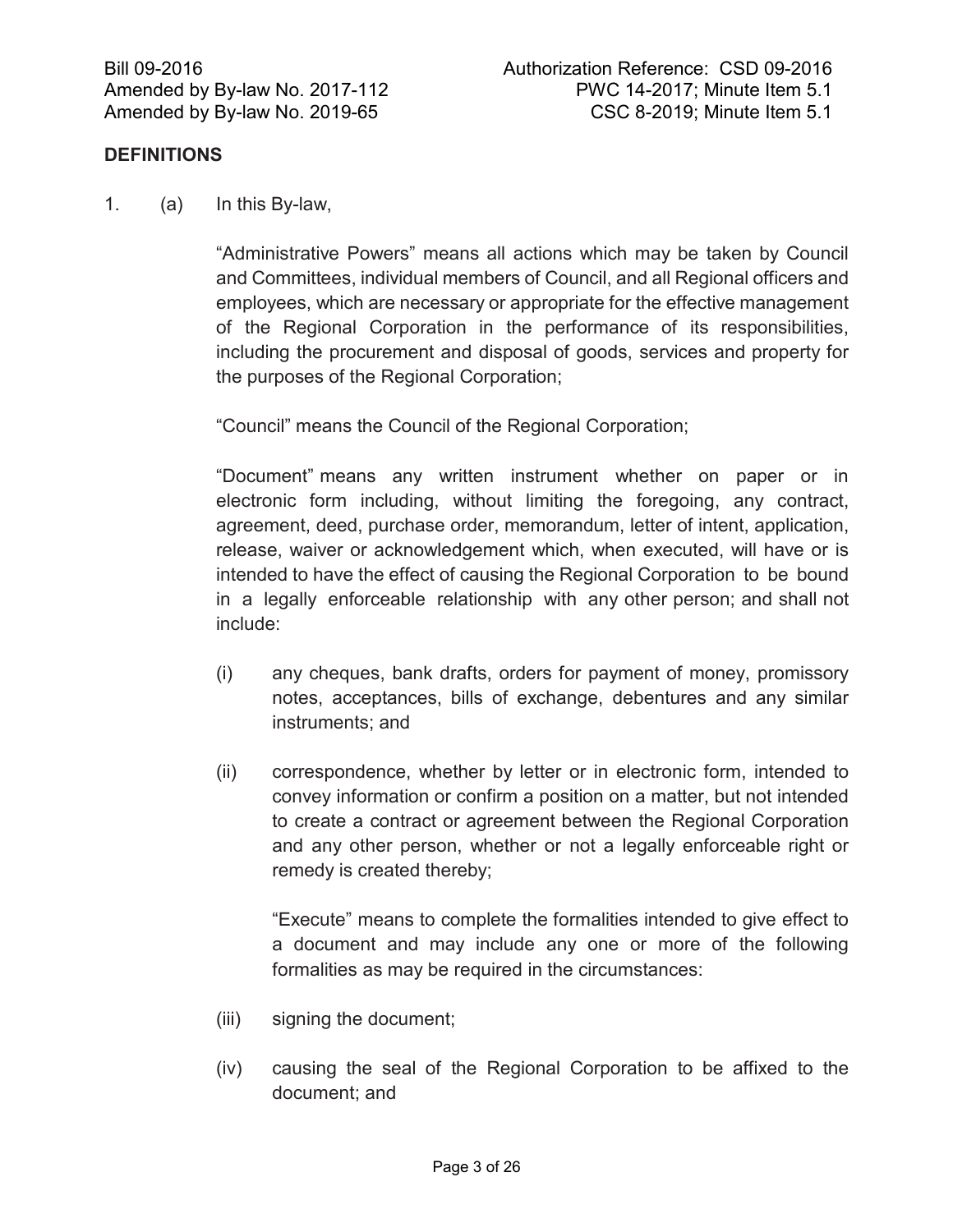(v) causing delivery of the document to be made to the other parties thereto; and

"Regional Corporation" means The Regional Municipality of Niagara.

- (b) Any reference to a statute is to such statute and to the regulations made pursuant to it, as such statute and regulations may at any time be amended or modified and in effect, and to any statute or regulations that may be passed that have the effect of supplementing or superseding such statute or regulations.
- (c) Schedule "A" "Routine Documents" attached hereto forms part of this By-law.

## **APPOINTMENT OF SIGNING OFFICERS**

- 2. Subject to the requirements of this By-law and any statute regarding the execution of any particular kind of document, an employee or officer of the Regional Corporation, who at the time of execution of any document holds any of the following offices or positions, is a signing officer of the Regional Corporation and has the authority to execute the document on its behalf:
	- (a) the Regional Chair;
	- (b) the Regional Clerk;
	- (c) the Chief Administrative Officer;
	- (d) the Commissioner of Corporate Services/Treasurer.
- 3. In addition to the signing officers designated in section 2, a document listed in Column 1 of Schedule "A" of this By-law ("Routine Documents") may be executed by an employee or officer of the Regional Corporation who at the time of execution of the particular document holds any one of the offices or positions set out opposite in Column 2 of Schedule "A", or by an employee or officer who holds a position above the delegated signing officer in the organizational chart, and they shall be considered to be signing officers but only for the limited purposes of the documents set out in Schedule "A" that they are authorized to sign, provided that all other provisions of this By-law are complied with.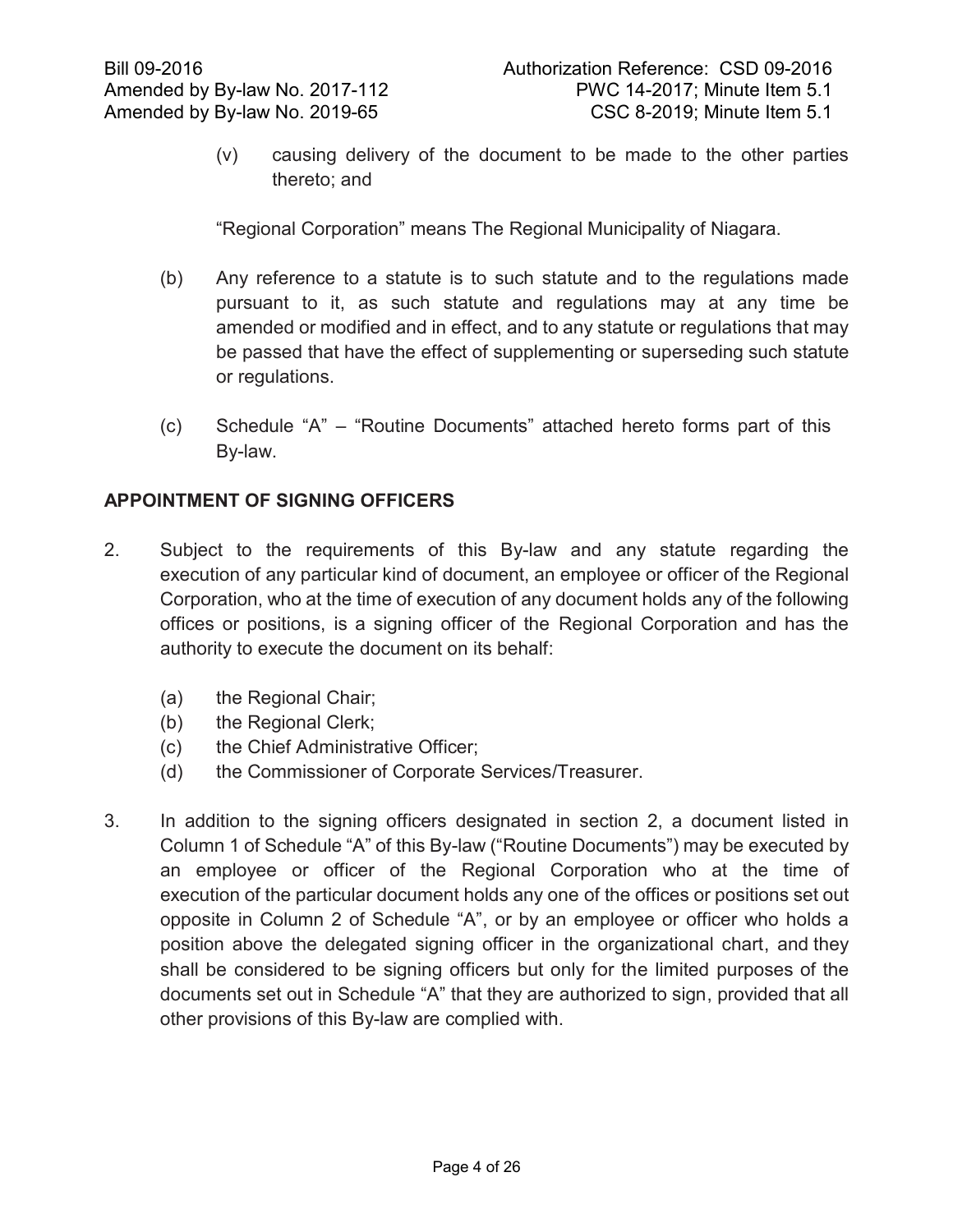- 4. When any signing officer designated under section 2 or 3 is absent for any reason or the office or the position is vacant:
	- (a) if there is a by-law which designates a deputy, associate or other acting person as having the authority of the person holding the position or office of the signing officer, such deputy, associate or acting person is authorized to exercise the authority of the signing officer under this Bylaw; and
	- (b) unless contrary to a by-law as described in clause (a), any employee or officer of the Regional Corporation appointed in writing by the signing officer identified in section 2 or 3, as acting in the position or office of such signing officer during his or her temporary absence, is authorized to exercise the authority of the signing officer under this By-law.

# **AUTHORITY AND MANNER OF EXECUTION**

- 5. Subject to any statutory requirement to the contrary, signing officers shall not execute any document unless its execution is authorized by by-law enacted by Council. For greater certainty and without limiting the foregoing, a by-law authorizing execution of a document includes:
	- (a) a by-law authorizing the execution of the document and without limiting the foregoing, includes by-laws referred to in section 7 of this By-law;
	- (b) a by-law confirming the proceedings of Council that confirms a resolution, including a resolution adopting a Committee recommendation which authorizes the execution of the document;
	- (c) the Procurement By-law to the extent that it authorizes the making of purchase orders, contracts and agreements for the purchase of goods and services; and
	- (d) this by-law as it relates to documents listed in Schedule "A" of this By-law ("Routine Documents") and documents executed under section 8.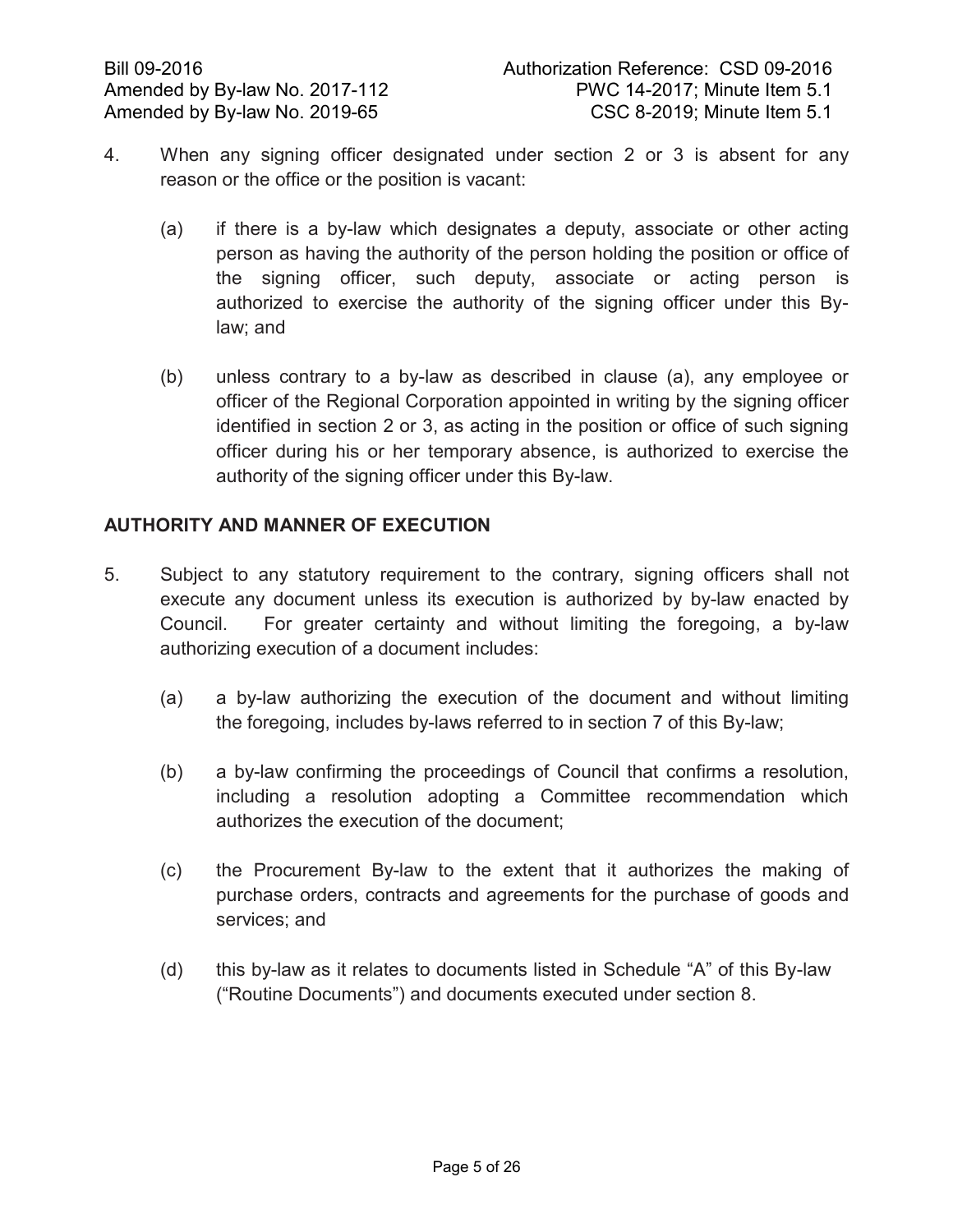- 6. The following rules shall apply to the execution of documents:
	- (a) Unless otherwise required by law or this By-law, a document may be executed by the signatures of two signing officers and when so executed the document may be endorsed with the words, "We have authority to bind the Corporation", or any similar words indicating the authority of the signing officers.
	- (b) Every signing officer shall ensure that his or her name and title is legibly printed beneath his or her signature.
	- (c) The seal of the Regional Corporation shall not be applied to a document upon execution unless it is executed by the signatures of no less than two signing officers, one of whom shall be the Regional Clerk.
- 7. The authority to execute documents shall include the following:
	- (a) where a by-law authorizes the acceptance or execution of a contract or the making of an offer that upon acceptance becomes a contract, in addition to the execution of such acceptance, contract or offer, the signing officers are hereby authorized to execute all documents required by the terms of the contract that are necessary to perform the contract or carry out the Region's obligations under it and any such by-law shall be deemed to include such authority;
	- (b) where a by-law authorizes the making of any application, or the commencement of any work, undertaking or project which requires any approval, the signing officers are hereby authorized to execute all application documents and supporting documents necessary for the making of the application or to apply for the required approval and any such by-law shall be deemed to include such authority;
	- (c) where a by-law authorizes the settlement of any legal action or other proceeding involving a claim made by or against the Regional Corporation, the signing officers are hereby authorized to execute such receipts, releases, indemnities, acknowledgments or similar documents necessary to effect the settlement provided that they have been approved by the Director of Legal and Court Services or his or her designate and any such by-law shall be deemed to include such authority; and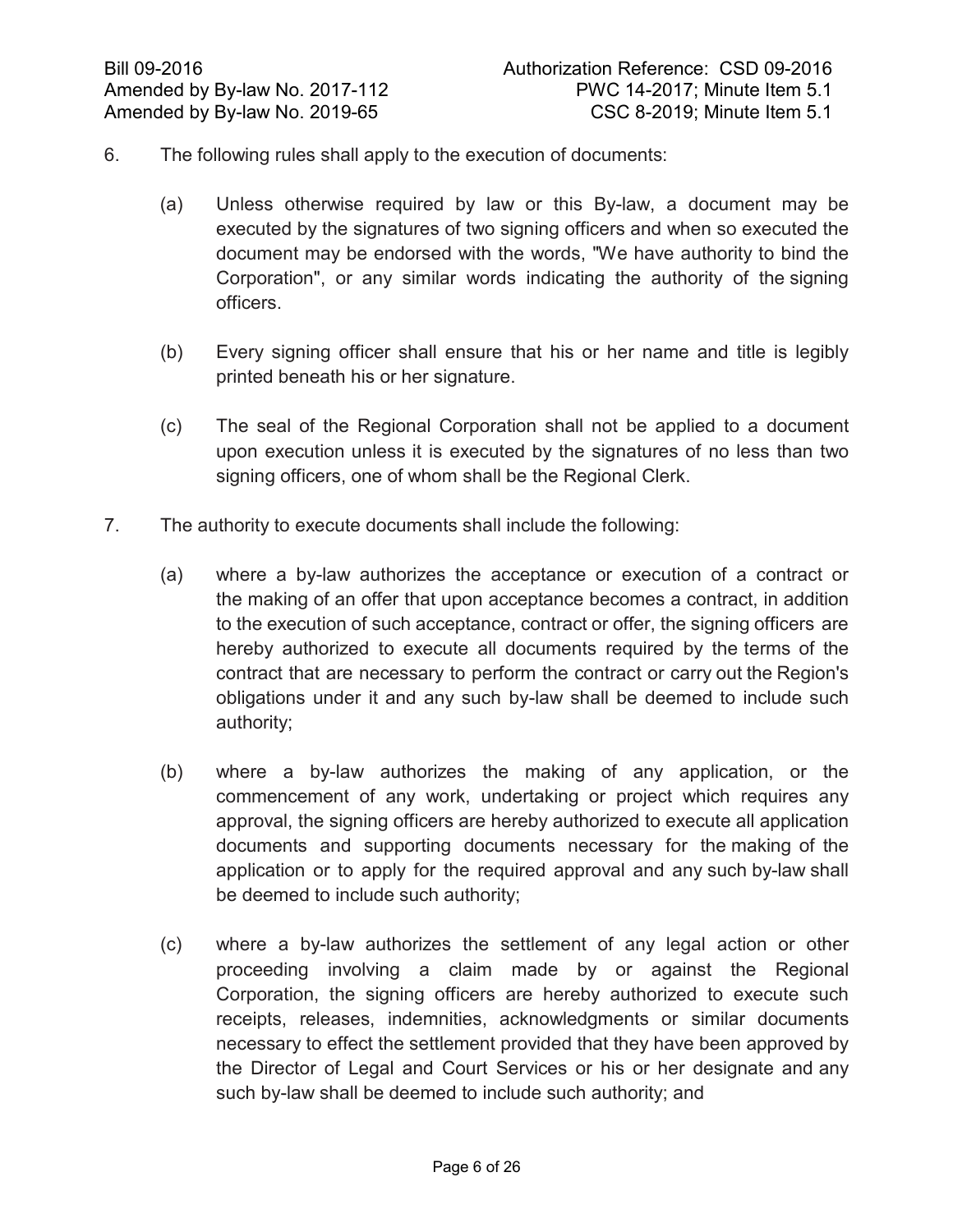- (d) where a document on its face is subject to or is conditional upon approval, adoption or ratification by Council, the signing officers may execute the document before the document is so approved, adopted or ratified, provided that the document and its execution shall not be legally binding on the Regional Corporation until the by-law approving, adopting or ratifying the document or execution is enacted.
- 8. When there is no regular meeting of Council scheduled during a period of time that is more than *30* days after the date of the previously scheduled regular Council meeting, the signing officers designated under section 2 are hereby authorized to execute such documents as they deem to be reasonably required to carry on the business of the Regional Corporation.

## **ADMINISTRATION**

- 9. All documents to be executed shall be prepared in a sufficient number of identical originals to permit at least two executed originals to be retained by the Regional Corporation.
- 10. All documents:
	- (a) to be executed by the signing officers designated in section 2; or
	- (b) which require financial securities and/or proof of insurance;

shall be forwarded to the Director of Legal and Court Services, or designate, for approval prior to execution, along with the documents authorizing execution, including the Committee/Council Report and Council minutes approving the report.

- 11. Following execution, the Legal and Court Services division shall forward one original executed document to the Office of the Regional Clerk and the remaining original(s) to the department with primary oversight for the agreement.
- 12. The department with primary oversight for the agreement shall be responsible for distribution of the executed document.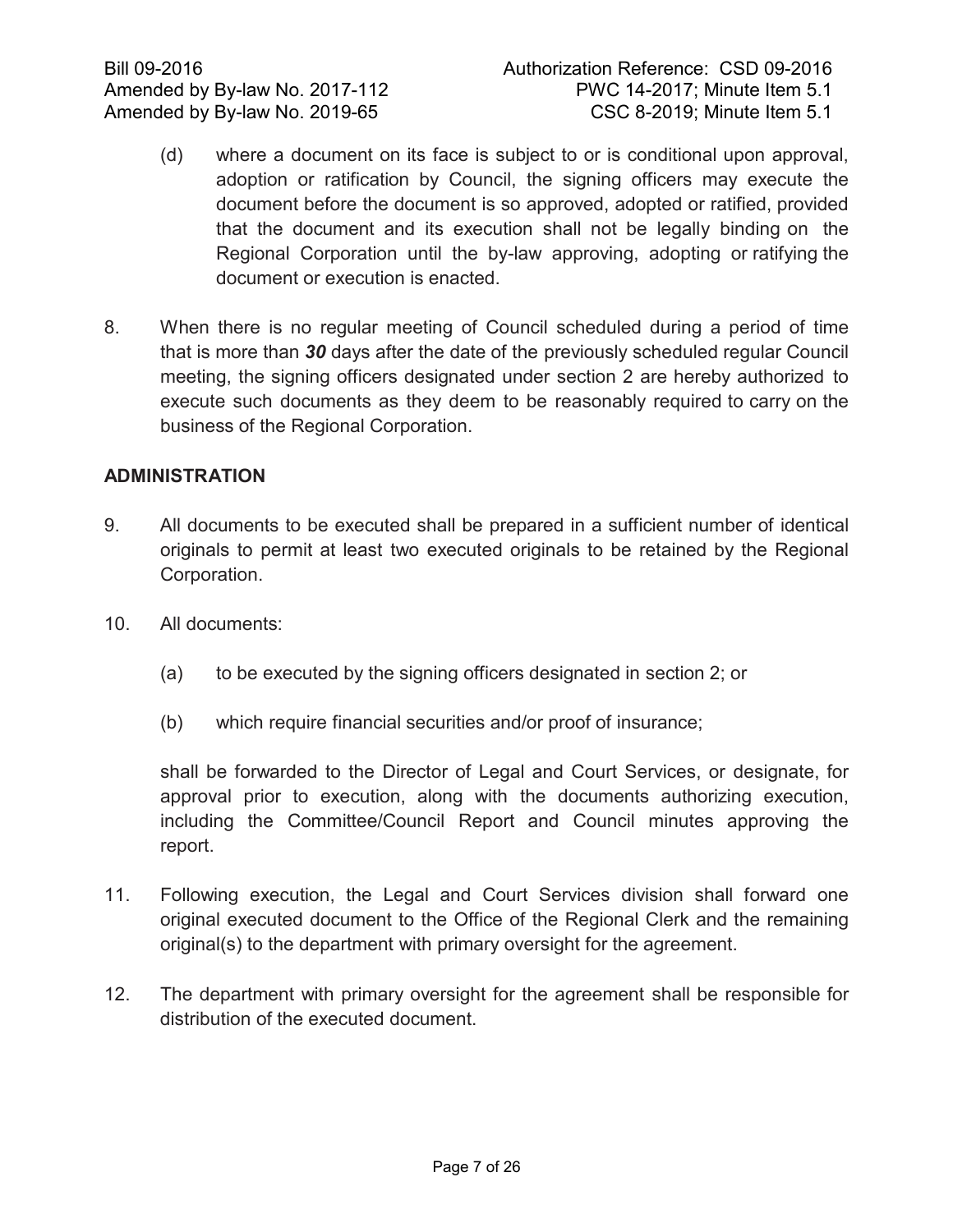13. The short title of this By-law is the "Document Execution By-law".

## **EFFECTIVE BY-LAW DATE**

14. This By-law comes into force and takes effect on the day upon which it is passed.

THE REGIONAL MUNICIPALITY OF NIAGARA

(Alan Caslin, Regional Chair)

(Ralph Walton, Regional Clerk)

Passed: February 25, 2016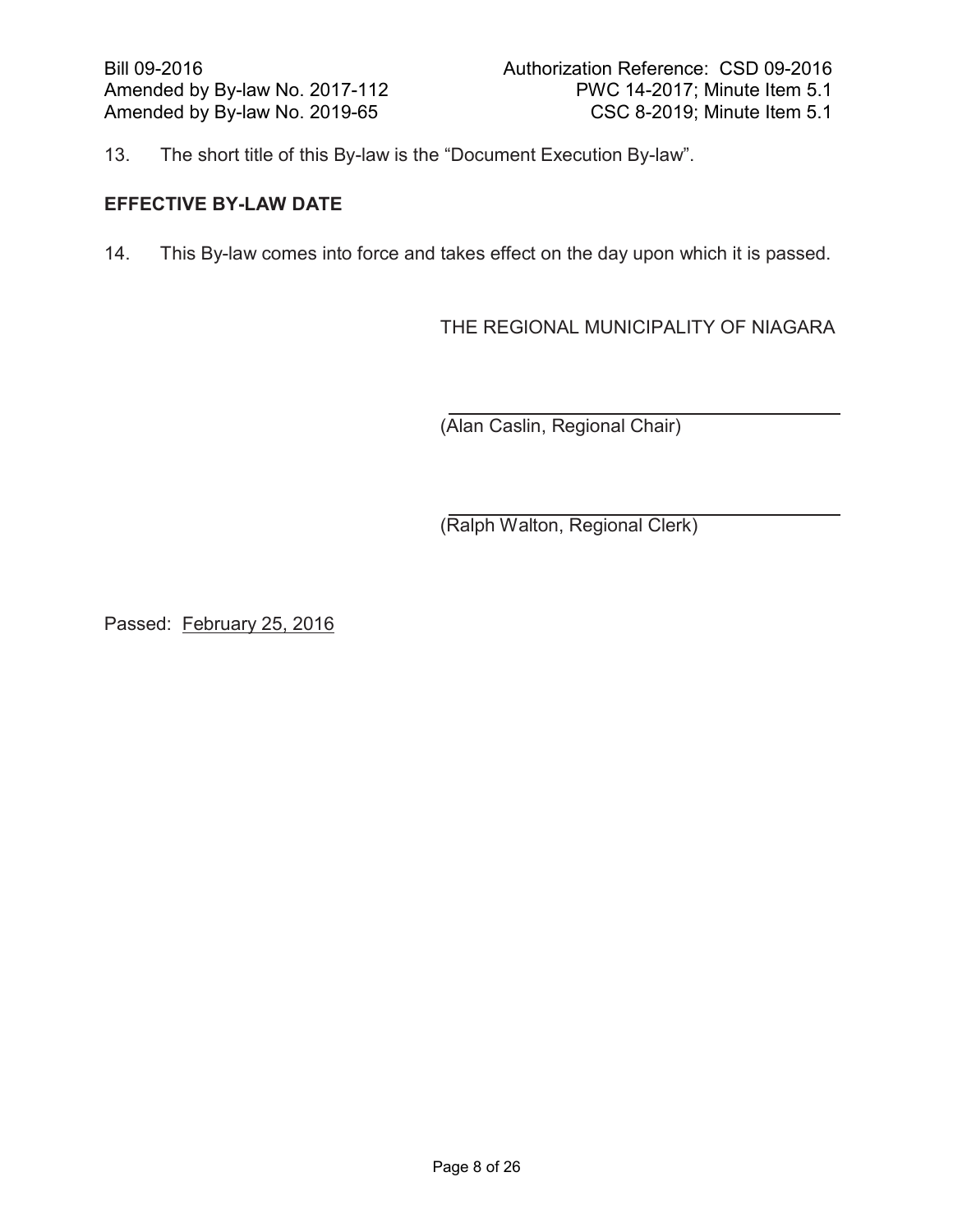*Amended December 7, 2017 PWC 14-2017; By-law No. 2017-112 Minute Item 5.1*

## **SCHEDULE "A" Routine Documents**

In addition to the signing officers designated under section 2 of this By-law, the documents listed in Column 1 may also be executed by the officers or employees of the Regional Corporation holding the office or position shown opposite in Column 2.

In this Schedule "A", the term "Director of Legal and Court Services" includes authorized Legal Counsel employed by the Regional Corporation.

| <b>Section</b> | Column 1        | <b>Column 2</b>         |
|----------------|-----------------|-------------------------|
|                | <b>Document</b> | <b>Signing Officers</b> |

| <b>Public Works</b> |                                                                                                                                                                                                                                             |                                                                                |
|---------------------|---------------------------------------------------------------------------------------------------------------------------------------------------------------------------------------------------------------------------------------------|--------------------------------------------------------------------------------|
| 1.                  | Documents permitted or required<br>under the Sewer Use By-law in<br>force from time to time including<br>Surcharge Agreements.                                                                                                              | The Commissioner of Public Works<br>or The Director of Water and<br>Wastewater |
| 2.                  | Agreements relating to the<br>supply of water or sewer<br>services within the Regional<br>area, including operation and<br>maintenance agreements with<br>Niagara area municipalities.                                                      | The Commissioner of Public Works                                               |
| 3.                  | Agreements providing for the<br>control of access, ingress and<br>egress to and from Regional<br>roads.                                                                                                                                     | The Commissioner of Public Works                                               |
| $\overline{4}$ .    | Agreements, including cost<br>sharing agreements with Niagara<br>area municipalities or other<br>government agencies, regarding<br>road construction and/or road<br>maintenance pursuant to projects<br>or programs approved by<br>Council. | The Commissioner of Public Works                                               |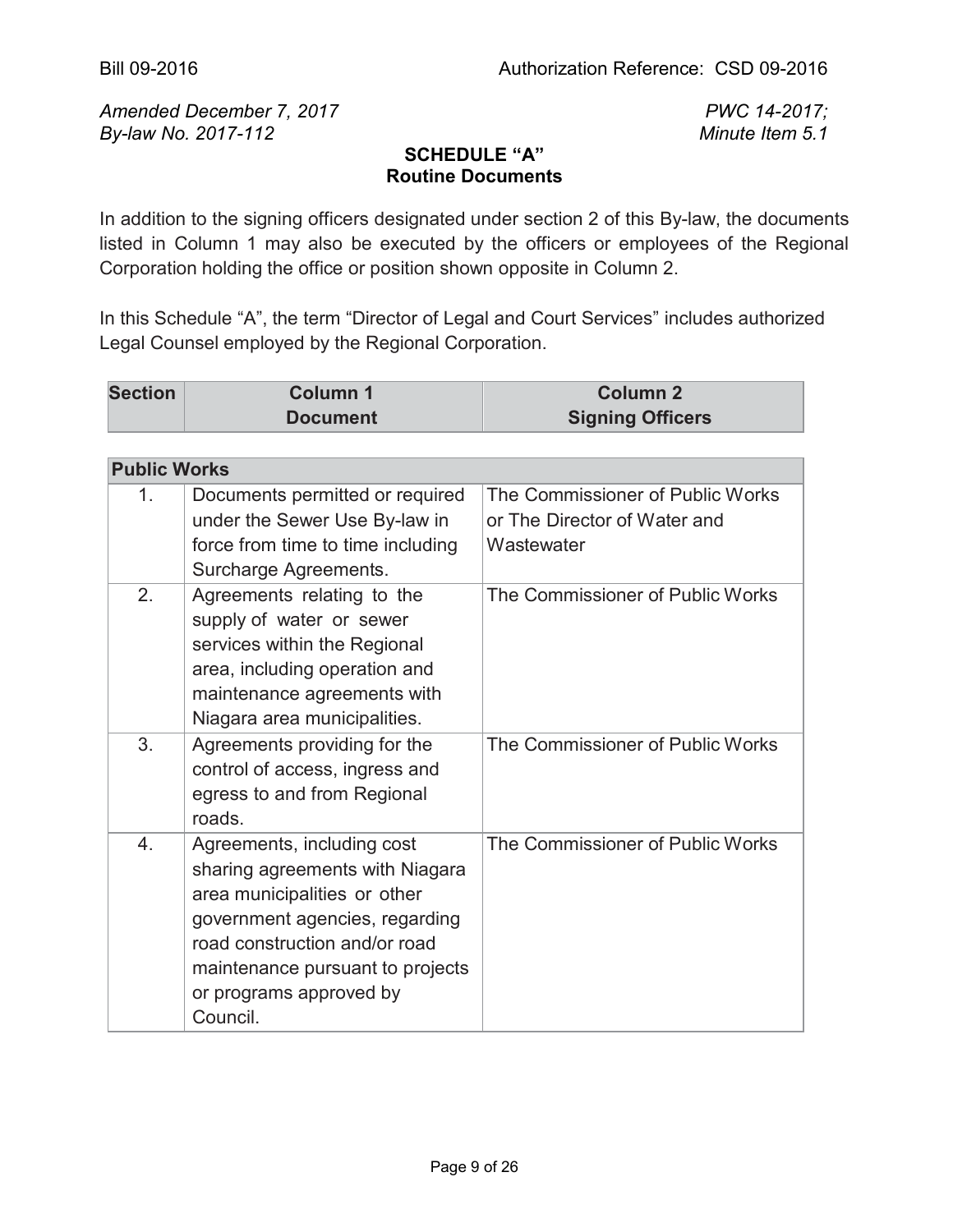| <b>Section</b> | <b>Column 1</b>                                                                                                                                                                                                                                                                                                                                                                                                                                                        | <b>Column 2</b>                                                                                                                            |
|----------------|------------------------------------------------------------------------------------------------------------------------------------------------------------------------------------------------------------------------------------------------------------------------------------------------------------------------------------------------------------------------------------------------------------------------------------------------------------------------|--------------------------------------------------------------------------------------------------------------------------------------------|
|                | <b>Document</b>                                                                                                                                                                                                                                                                                                                                                                                                                                                        | <b>Signing Officers</b>                                                                                                                    |
|                |                                                                                                                                                                                                                                                                                                                                                                                                                                                                        |                                                                                                                                            |
| 5.             | Agreements and other documents<br>permitting underground pipe<br>crossings of lands used for<br>gas lines or railway purposes,<br>limited access highways, or hydro<br>corridors, provided that the total<br>consideration to be paid or a<br>reasonable estimate of the cost<br>of the obligations to be incurred<br>by the Regional Corporation,<br>excluding applicable taxes, legal<br>fees and fees of an administrative<br>nature, does not exceed<br>\$100,000. | The Commissioner of Public Works                                                                                                           |
| 6.             | The following documents<br>permitted or required under the<br><b>Municipal Drinking Water</b><br>Licensing Program:                                                                                                                                                                                                                                                                                                                                                    |                                                                                                                                            |
| 6(1)           | Amendments to the Region's<br><b>Drinking Water Quality</b><br><b>Management System (DWQMS)</b><br>Operational Plan of a minor or<br>administrative nature                                                                                                                                                                                                                                                                                                             | The Commissioner of Public Works                                                                                                           |
| 6(2)           | Pre-approved amendments to the<br>Region's drinking water systems<br>(Schedule "C" of Drinking Water<br>Works Permits (DWWP)),<br>municipal drinking water licence<br>renewal, submission of approval<br>for proposed works and Director<br>notification of water works project<br>completion                                                                                                                                                                          | The Commissioner of Public Works<br>or the Water Wastewater<br><b>Compliance Technologist or the</b><br><b>Water Compliance Specialist</b> |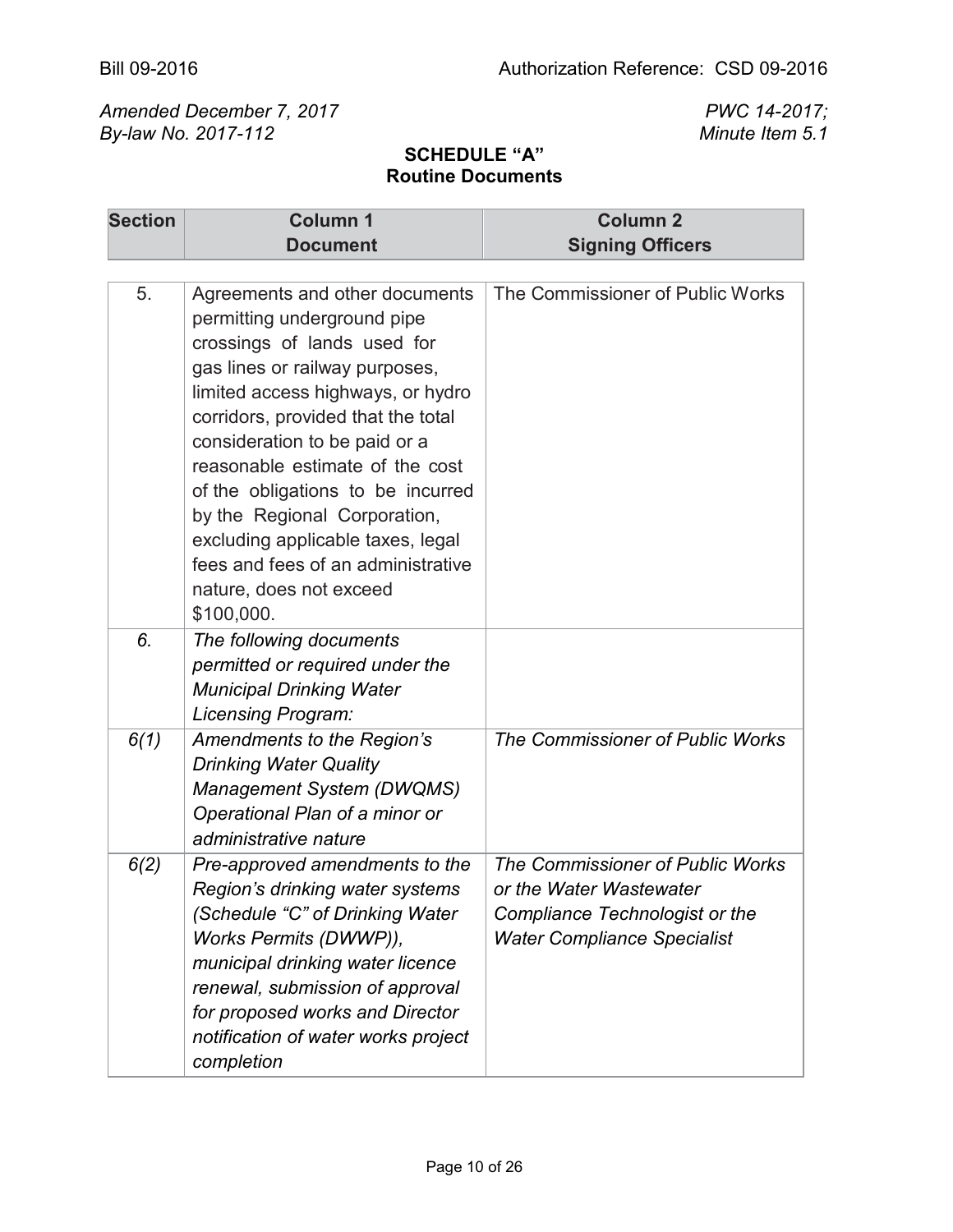| <b>Section</b>  | Column 1<br><b>Document</b>                                                                                                                                                                                                                                                                                                                                                                                               | Column <sub>2</sub><br><b>Signing Officers</b>                                                            |
|-----------------|---------------------------------------------------------------------------------------------------------------------------------------------------------------------------------------------------------------------------------------------------------------------------------------------------------------------------------------------------------------------------------------------------------------------------|-----------------------------------------------------------------------------------------------------------|
| 7.              | Agreements with developers<br>regarding road improvements to<br>Regional roads, where the<br>improvements are required for<br>new development.                                                                                                                                                                                                                                                                            | The Commissioner of Planning and<br>Development Services or Associate<br>Director of Development Planning |
| <b>Planning</b> |                                                                                                                                                                                                                                                                                                                                                                                                                           |                                                                                                           |
| 8.              | Agreements imposed or<br>required in satisfaction of any<br>condition of approval under the<br>Planning Act in connection with<br>the development of land<br>including, without limitation,<br>subdivisions, site plans and re-<br>zonings where the Regional<br>Corporation is not the applicant,<br>and Releases and<br>Acknowledgments of Compliance<br>pursuant to any such<br>agreements.                            | The Commissioner or Director<br>responsible for the program                                               |
| 9.              | Applications, submissions,<br>declarations, representations and<br>agreements imposed or<br>required in satisfaction of any<br>condition of approval under the<br>Planning Act or the Building<br>Code Act, 1992 in connection<br>with the development or<br>redevelopment of Regional lands<br>or buildings where the Regional<br>Corporation is the applicant,<br>provided the project has been<br>approved by Council. | The Commissioner or Director<br>responsible for the program                                               |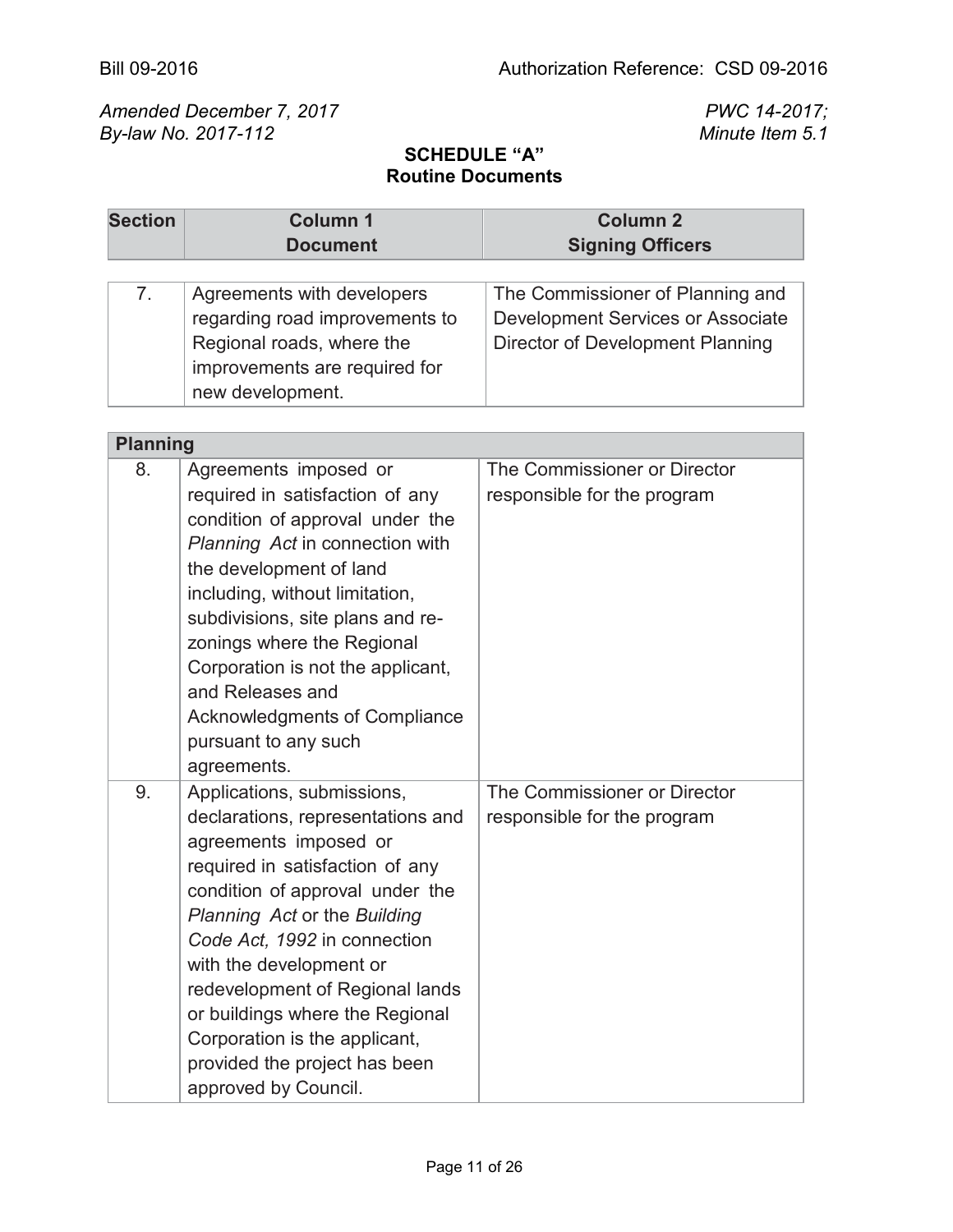| <b>Section</b> | <b>Column 1</b><br><b>Document</b>                                                                                                                                                                                                                                                                                                                                                                                                                     | <b>Column 2</b><br><b>Signing Officers</b>                                                    |
|----------------|--------------------------------------------------------------------------------------------------------------------------------------------------------------------------------------------------------------------------------------------------------------------------------------------------------------------------------------------------------------------------------------------------------------------------------------------------------|-----------------------------------------------------------------------------------------------|
|                |                                                                                                                                                                                                                                                                                                                                                                                                                                                        |                                                                                               |
|                | <b>Corporate Services - Properties</b>                                                                                                                                                                                                                                                                                                                                                                                                                 |                                                                                               |
| 10.            | Any of the following documents in<br>subsections $10(1)$ to $10(5)$<br>inclusive provided that the total<br>consideration to be paid or a<br>reasonable estimate of the cost of<br>the obligations to be incurred by<br>the Regional Corporation,<br>excluding applicable taxes, legal<br>fees and fees of an administrative<br>nature, does not exceed<br>\$100,000, or where a leasehold<br>or land use license is involved,<br>\$100,000 per annum. |                                                                                               |
| 10(1)          | Agreements of purchase and sale<br>and all deeds, transfers and other<br>documents required for the<br>acquisition, purchase, sale or<br>exchange of any interest in land<br>including, without limitation,<br>easements, rights of first refusal,<br>option agreements and re-<br>purchase agreements.                                                                                                                                                | The Commissioner of Corporate<br>Services/Treasurer or<br><b>Commissioner of Public Works</b> |
| 10(2)          | Agreements and other documents<br>permitting the Regional<br>Corporation or its contractors or<br>agents to enter upon land for any<br>of the purposes of the Regional<br>Corporation, or agreements and<br>other documents permitting others<br>or their contractors or agents to<br>enter upon lands of the Regional<br>Corporation.                                                                                                                 | The Commissioner of Corporate<br>Services/Treasurer or<br><b>Commissioner of Public Works</b> |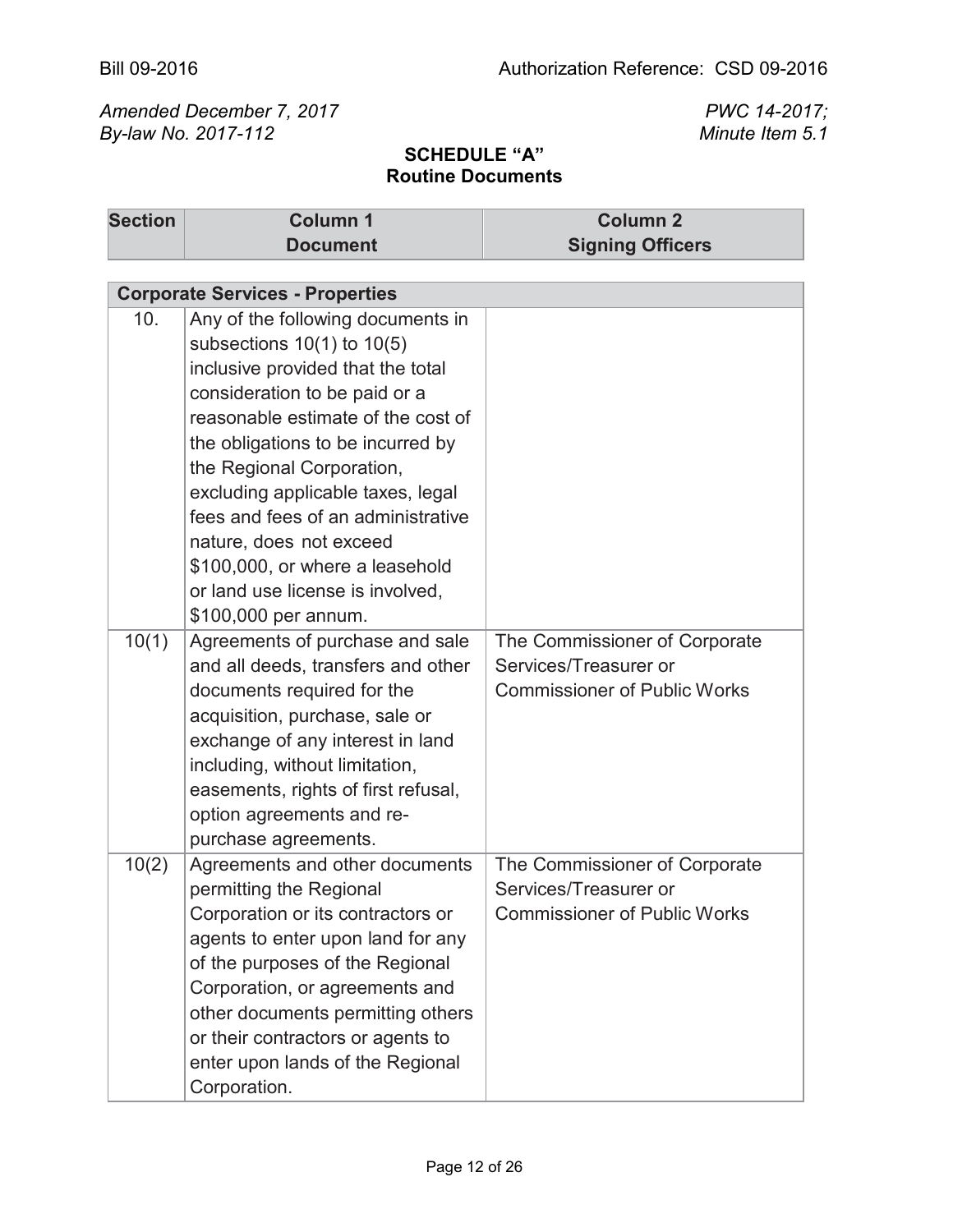| <b>Section</b> | <b>Column 1</b>                                           | <b>Column 2</b>                                    |
|----------------|-----------------------------------------------------------|----------------------------------------------------|
|                | <b>Document</b>                                           | <b>Signing Officers</b>                            |
|                |                                                           |                                                    |
|                | <b>Corporate Services - Properties</b>                    |                                                    |
| 10(3)          | <b>Documents permitting</b>                               | The Commissioner of Corporate                      |
|                | encroachment on easements and                             | Services/Treasurer or                              |
|                | other lands vested in the Regional                        | <b>Commissioner of Public Works</b>                |
|                | Corporation which are not part                            |                                                    |
|                | of a public highway, including                            |                                                    |
|                | encroachment agreements and                               |                                                    |
|                | the assignment, release or<br>termination of encroachment |                                                    |
|                | agreements, and the release and                           |                                                    |
|                | abandonment of easements.                                 |                                                    |
| 10(4)          | Agreements to lease or license,                           | The Commissioner responsible for                   |
|                | and leases or licenses of                                 | the program                                        |
|                | premises required for Regional                            |                                                    |
|                | purposes; and, agreements to                              |                                                    |
|                | lease or license and leases or                            |                                                    |
|                | licenses of Regional lands or                             |                                                    |
|                | premises to be temporarily                                |                                                    |
|                | disposed of.                                              |                                                    |
| 10(5)          | Facility license or rental                                | The Director responsible for the                   |
|                | agreements for occupancy of                               | program (expenditure up to                         |
|                | space on a short term basis                               | \$25,000                                           |
|                | for the purposes of the Regional                          |                                                    |
|                | Corporation, such as staff                                |                                                    |
|                | meetings, public meetings and                             | The Commissioner responsible for                   |
|                | open houses and for the<br>occupancy of Regional lands or | the program (expenditure greater<br>than \$25,000) |
|                | premises on a short term basis by                         |                                                    |
|                | others, such as the use of                                |                                                    |
|                | meeting rooms, the council                                |                                                    |
|                | chambers, motion picture and                              |                                                    |
|                | television locations.                                     |                                                    |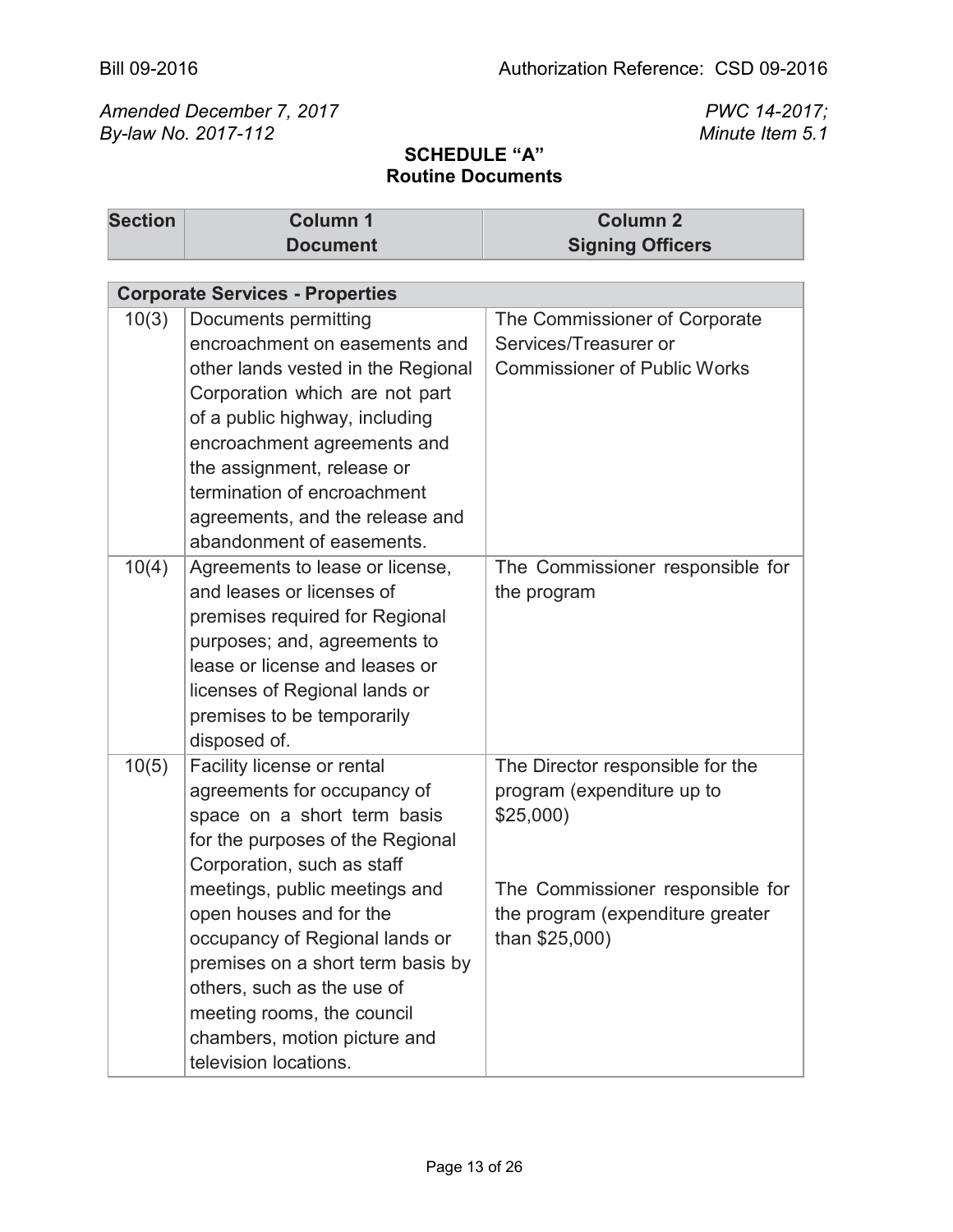| <b>Section</b> | <b>Column 1</b><br><b>Document</b>                                                                                                                                                                                                                                                                                                                                                                                                                                                            | <b>Column 2</b><br><b>Signing Officers</b>                                                                                                                                                         |
|----------------|-----------------------------------------------------------------------------------------------------------------------------------------------------------------------------------------------------------------------------------------------------------------------------------------------------------------------------------------------------------------------------------------------------------------------------------------------------------------------------------------------|----------------------------------------------------------------------------------------------------------------------------------------------------------------------------------------------------|
|                |                                                                                                                                                                                                                                                                                                                                                                                                                                                                                               |                                                                                                                                                                                                    |
|                | <b>Corporate Services - Properties</b>                                                                                                                                                                                                                                                                                                                                                                                                                                                        |                                                                                                                                                                                                    |
| 11.            | Offer to purchase agreements for<br>strategic land acquisitions valued<br>at more than \$100,000,<br>conditional on final approval by<br>Regional Council.                                                                                                                                                                                                                                                                                                                                    | The Chief Administrative Officer                                                                                                                                                                   |
| 12.            | Acknowledgments of the status,<br>term and conditions of any lease<br>under which the Regional<br>Corporation is a tenant and<br>notices pursuant to the<br><b>Residential Tenancies Act, 2006</b><br>where the Regional Corporation is<br>the landlord.                                                                                                                                                                                                                                      | The Commissioner of Corporate<br>Services/Treasurer                                                                                                                                                |
| 13.            | Undertakings, certificates,<br>statements, declarations, notices<br>of election under the<br><b>Expropriations Act and other</b><br>documents required for the<br>completion of any transaction<br>involving the acquisition,<br>purchase, sale or exchange of<br>any interest in land, but not<br>including agreements of purchase<br>and sale, deeds and transfers,<br>leases and agreements to lease<br>except to effect registration where<br>the transaction is otherwise<br>authorized. | The Commissioner of Corporate<br>Services/Treasurer or the Director<br>of Legal and Court Services, or Law<br>Clerk authorized in writing by the<br>Director of Legal and Court<br><b>Services</b> |
| 14.            | <b>Consents and Waivers of Notice</b><br>relating to an application for<br>registration under the Land Titles<br>Act.                                                                                                                                                                                                                                                                                                                                                                         | The Commissioner of Corporate<br>Services/Treasurer or the Director<br>of Legal and Court Services                                                                                                 |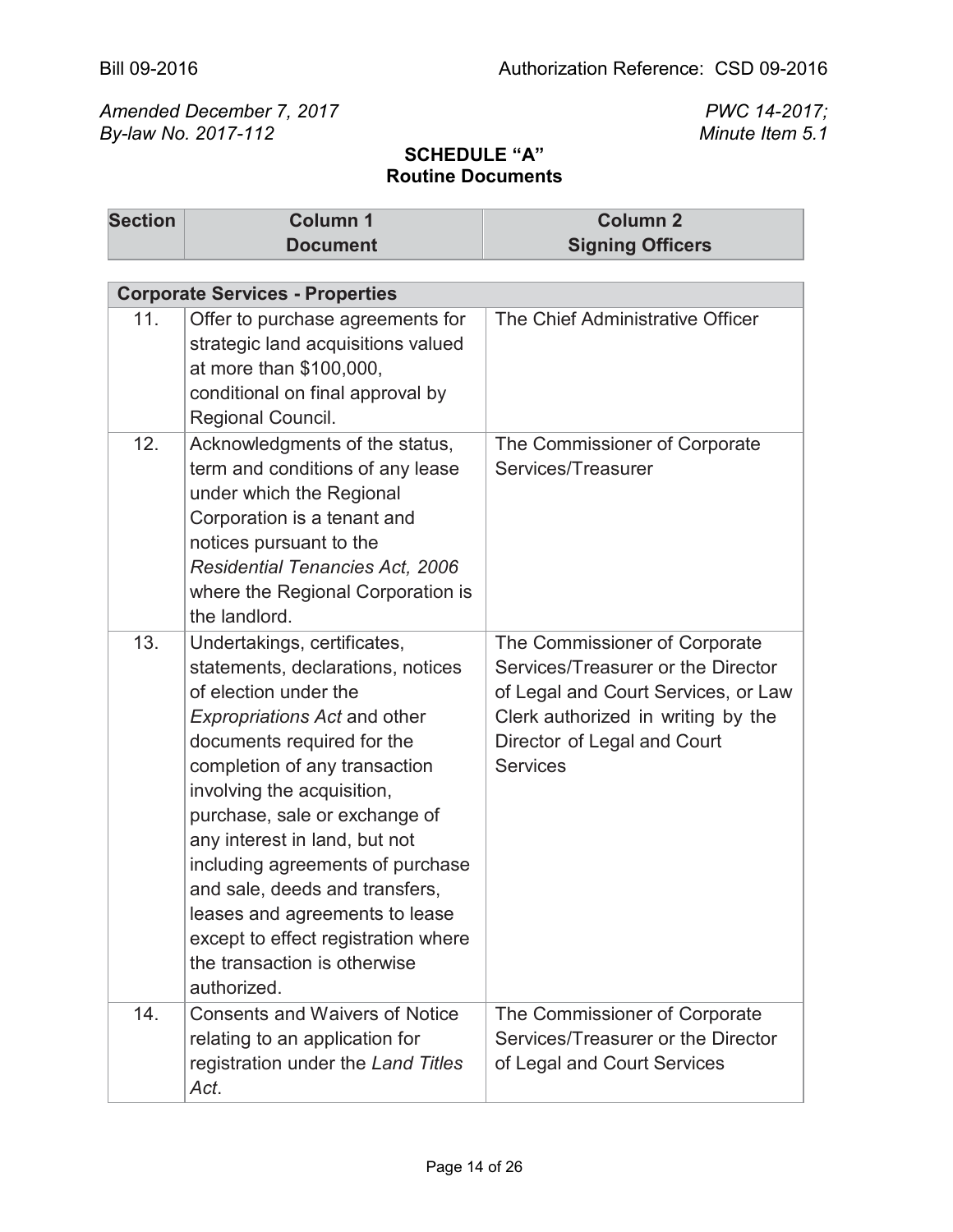| <b>Section</b> | <b>Column 1</b>                                                                                                                                                                                                                                                                                                                                                                                     | <b>Column 2</b>                                                                                                |
|----------------|-----------------------------------------------------------------------------------------------------------------------------------------------------------------------------------------------------------------------------------------------------------------------------------------------------------------------------------------------------------------------------------------------------|----------------------------------------------------------------------------------------------------------------|
|                | <b>Document</b>                                                                                                                                                                                                                                                                                                                                                                                     | <b>Signing Officers</b>                                                                                        |
|                |                                                                                                                                                                                                                                                                                                                                                                                                     |                                                                                                                |
|                | <b>Corporate Services - Properties</b>                                                                                                                                                                                                                                                                                                                                                              |                                                                                                                |
| 15.            | Real estate documents for<br>registration under the Land<br><b>Registration Reform Act.</b>                                                                                                                                                                                                                                                                                                         | The Director of Legal and Court<br>Services or Law Clerk authorized in<br>writing by the Director of Legal and |
|                |                                                                                                                                                                                                                                                                                                                                                                                                     | <b>Court Services</b>                                                                                          |
| 16.            | <b>Requests for Reconsideration</b><br>pursuant to the Assessment Act,<br>and settlement of such requests<br>pertaining to Regional lands and<br>premises, including on behalf of a<br>tenant or tenants, and related<br>minutes of settlement and any<br>documentation.                                                                                                                            | The Commissioner of Corporate<br>Services/Treasurer                                                            |
| 17.            | Assessment appeals pursuant to<br>the Assessment Act, and<br>settlement of such appeals<br>pertaining to Regional lands and<br>premises initiated by the Regional<br>Corporation, including on behalf<br>of a tenant or tenants and consent<br>to third party appeals relating to<br>assessment of Regional lands<br>and premises, and related<br>minutes of settlement and other<br>documentation. | The Commissioner of Corporate<br>Services/Treasurer                                                            |

| <b>Corporate Services - Finance</b> |                                     |                               |
|-------------------------------------|-------------------------------------|-------------------------------|
| 18.                                 | Agreements required for the         | The Commissioner of Corporate |
|                                     | delivery of banking services to the | Services/Treasurer            |
|                                     | Regional Corporation, including     |                               |
|                                     | agreements for purchase cards,      |                               |
|                                     | VISA cards and electronic           |                               |
|                                     | services.                           |                               |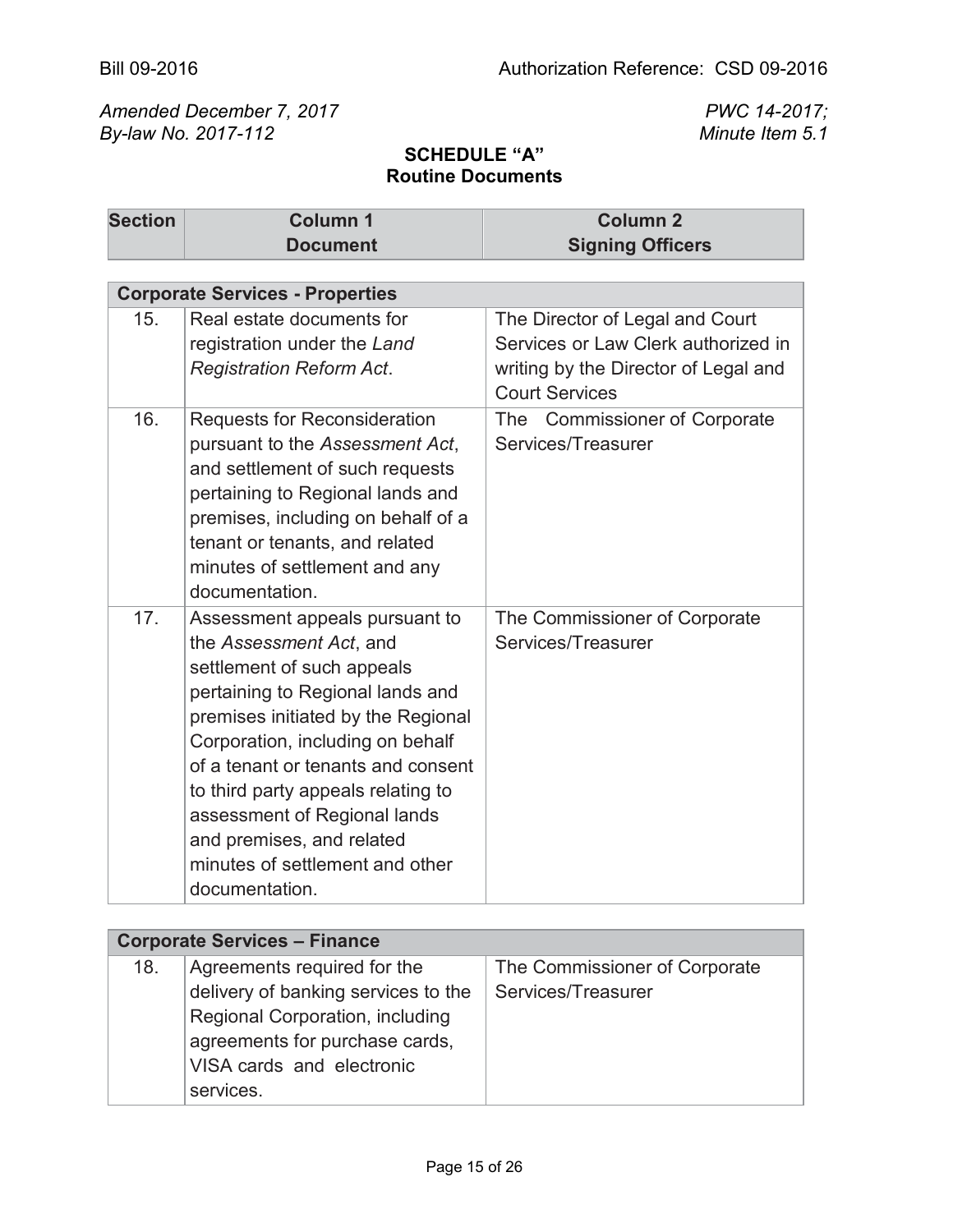| <b>Section</b> | <b>Column 1</b><br><b>Document</b>                          | <b>Column 2</b><br><b>Signing Officers</b> |
|----------------|-------------------------------------------------------------|--------------------------------------------|
|                |                                                             |                                            |
|                | <b>Corporate Services - Finance</b>                         |                                            |
| 19.            | Purchase Orders generated by                                | The Commissioner of Corporate              |
|                | and dispatched by the Electronic                            | Services/Treasurer                         |
|                | Financial Management System in                              |                                            |
|                | the procurement of goods and                                |                                            |
|                | services.                                                   |                                            |
|                | <b>Corporate Services - Court Services</b>                  |                                            |
| 20.            |                                                             | The Associate Director Court               |
|                | All documents required in<br>fulfillment of the duties of a | Services or where authorized in            |
|                | clerk of the court under the                                | writing by the Associate Director          |
|                | Provincial Offences Act, its                                | <b>Court Services: Supervisor Court</b>    |
|                | regulations, the Rules of Court                             | <b>Administration or Trial Coordinator</b> |
|                | and terms of the Provincial                                 | or Court Clerks                            |
|                | Transfer Agreement.                                         |                                            |
| 21.            | Documents and general                                       | The Associate Director Court               |
|                | correspondence incidental to the                            | Services or the Supervisor                 |
|                | day to day administration and                               | responsible for the program                |
|                | management in the Provincial                                |                                            |
|                | Offences Court under the                                    |                                            |
|                | Provincial Offences Act, the Rules                          |                                            |
|                | of Civil Procedure and Small                                |                                            |
|                | <b>Claims Court Rules and/or</b>                            |                                            |
|                | consistent with the authorities                             |                                            |
|                | granted under the                                           |                                            |
|                | Procurement By-law.                                         |                                            |
| 22.            | Documents and general                                       | Senior Prosecutor and where                |
|                | correspondence incidental to                                | authorized in writing by the               |
|                | prosecutorial functions under the                           | <b>Associate Director Court Services,</b>  |
|                | <b>Provincial Offences Act, Courts of</b>                   | the Prosecutors or Prosecution             |
|                | Justice Act, the regulations, the                           | Coordinator                                |
|                | Rules of Court and the                                      |                                            |
|                | <b>Provincial Transfer Agreement.</b>                       |                                            |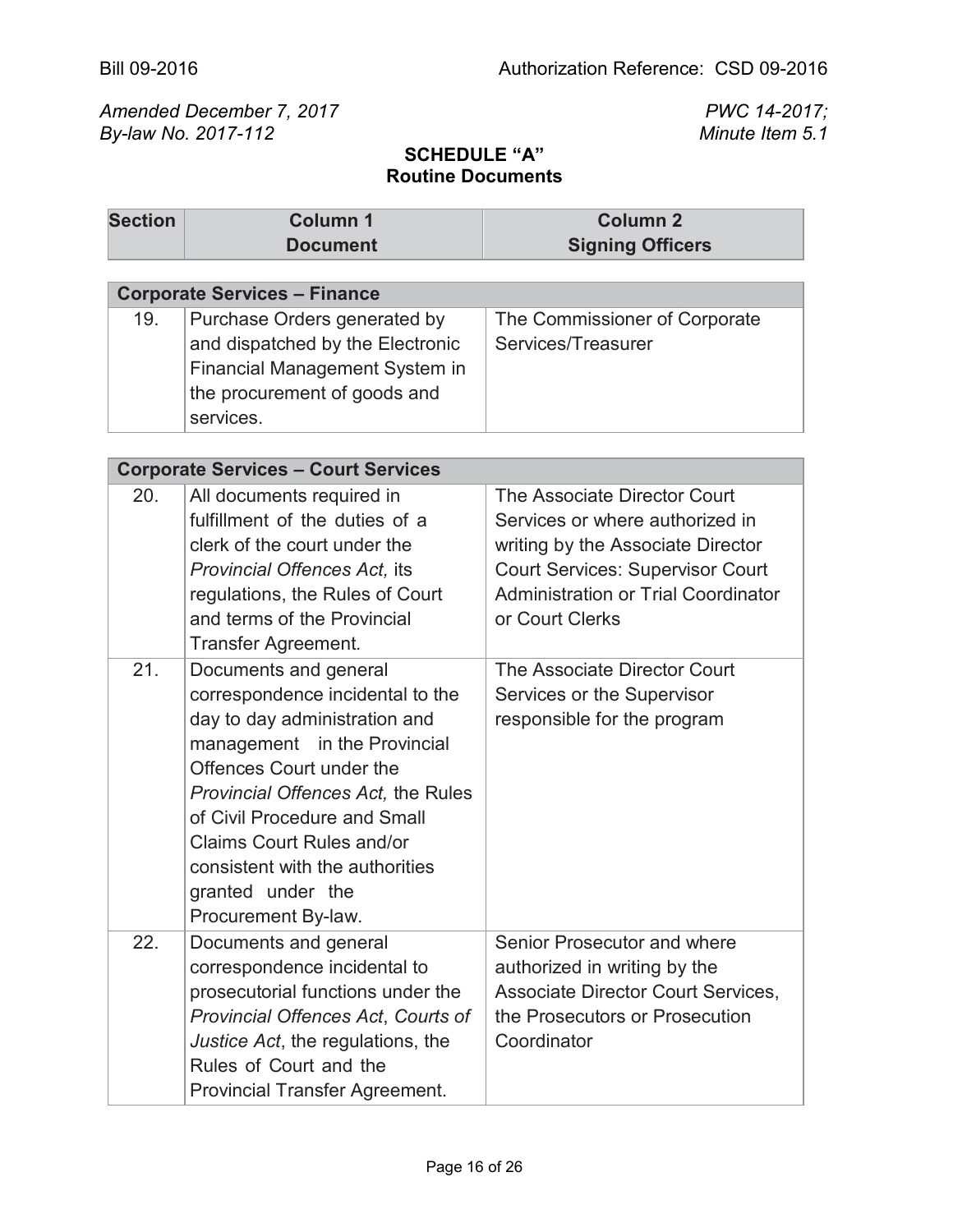#### **SCHEDULE "A" Routine Documents**

| <b>Section</b> | <b>Column 1</b> | <b>Column 2</b>         |
|----------------|-----------------|-------------------------|
|                | <b>Document</b> | <b>Signing Officers</b> |

# **Corporate Services – Court Services**

| 23. | Documents and general              | The Supervisor responsible for the |
|-----|------------------------------------|------------------------------------|
|     | correspondence incidental to       | program and where authorized in    |
|     | collection and enforcement of      | writing by the Associate Director  |
|     | default fines under the Provincial | Court Services, the Collection     |
|     | Offences Act, the Rules of Civil   | <b>Clerks</b>                      |
|     | <b>Procedure and Small Claims</b>  |                                    |
|     | Court Rules.                       |                                    |

| <b>Public Health</b> |                                   |                                 |
|----------------------|-----------------------------------|---------------------------------|
| 24.                  | Special event contracts and paid  | The Chief/Director of Emergency |
|                      | duty agreements for the provision | Services                        |
|                      | <b>of Paramedic Services.</b>     |                                 |

| 25. | License agreements and license<br>agreement renewals for day<br>nurseries operated on behalf of<br>the Regional Corporation.                                                                                     | The Director of Children's Services |
|-----|------------------------------------------------------------------------------------------------------------------------------------------------------------------------------------------------------------------|-------------------------------------|
| 26. | <b>Child Care Subsidy Service</b><br>Contracts with:<br>licensed day nurseries<br>(1)<br>(institutions); and<br>(ii) private home day care facilities<br>(individuals);<br>pursuant to the Day Nurseries<br>Act. | The Director of Children's Services |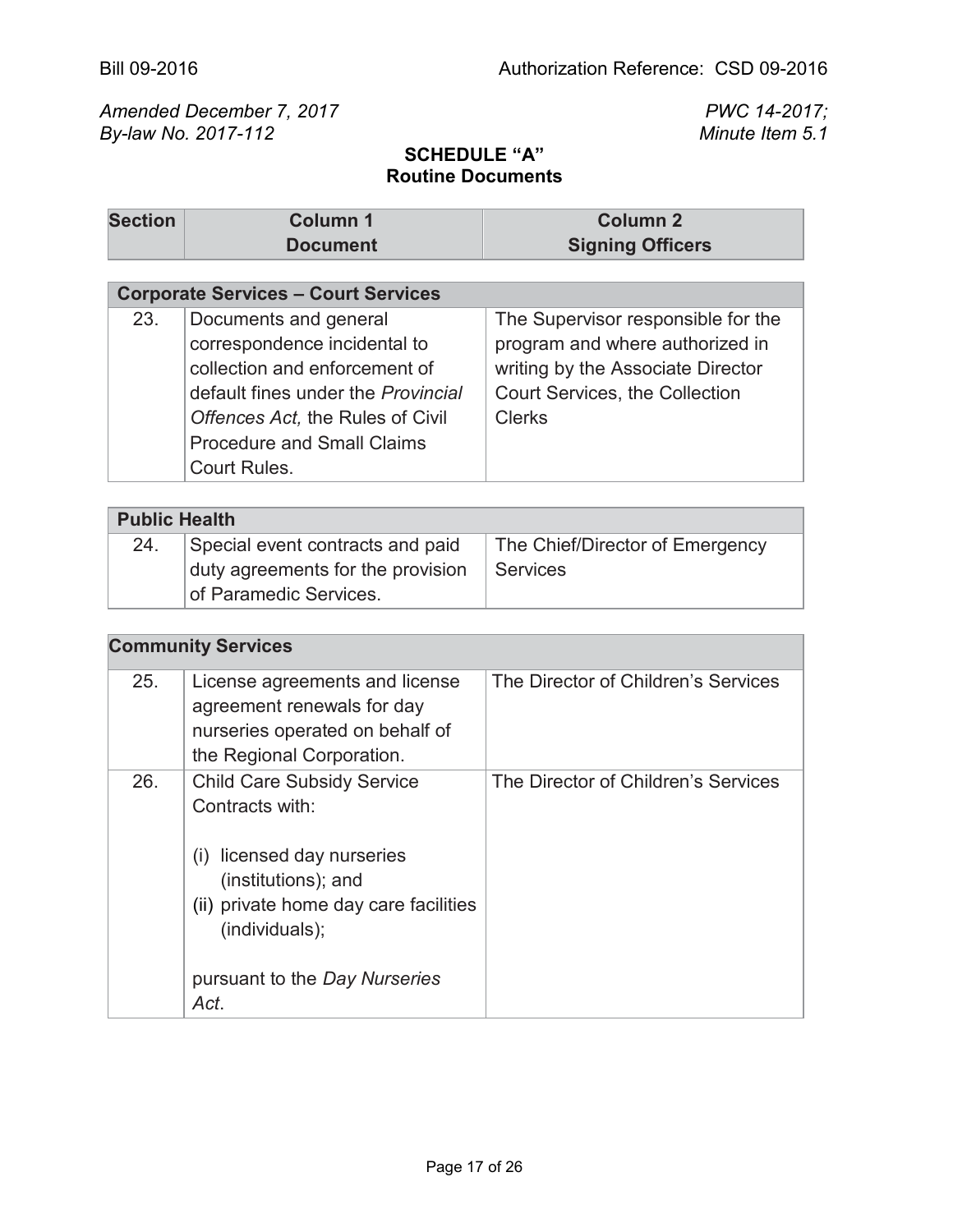| <b>Section</b> | <b>Column 1</b>                                                                                                                                                                                                                                                                                                                     | <b>Column 2</b>                                                                                                                 |
|----------------|-------------------------------------------------------------------------------------------------------------------------------------------------------------------------------------------------------------------------------------------------------------------------------------------------------------------------------------|---------------------------------------------------------------------------------------------------------------------------------|
|                | <b>Document</b>                                                                                                                                                                                                                                                                                                                     | <b>Signing Officers</b>                                                                                                         |
|                |                                                                                                                                                                                                                                                                                                                                     |                                                                                                                                 |
|                | <b>Community Services</b>                                                                                                                                                                                                                                                                                                           |                                                                                                                                 |
| 27.            | Agreements relating to the<br>admission of persons to Long-<br>Term Care Homes or supportive<br>housing operated by the Regional<br>Corporation, including both<br>permanent and temporary<br>admissions (respite).                                                                                                                 | The Director of Seniors Services or<br>the Administrator of the Long-Term<br>Care Home to which the person is<br>being admitted |
| 28.            | Agreements for the provision of<br>personal care services including,<br>but not limited to, aesthetics and<br>hairdressing services, for<br>residents of Long-Term Care<br>Homes operated by the Regional<br>Corporation.                                                                                                           | The Administrator of the Long-Term<br>Care Home in which the services<br>are required                                           |
| 29.            | Agreements for the provision of<br>medical and laboratory services<br>for residents of Long-Term Care<br>Homes operated by the Regional<br>Corporation, where the service<br>providers directly bill the Ontario<br>Health Insurance Plan (OHIP), the<br><b>Local Health Integration Network</b><br>(LHIN) or other funding agency. | The Director of Seniors Services                                                                                                |
| 30.            | Occupancy Agreements with<br>occupants of transitional housing<br>units owned or leased by the<br>Regional Corporation.                                                                                                                                                                                                             | <b>Director Homelessness Services</b><br>and Community Engagement                                                               |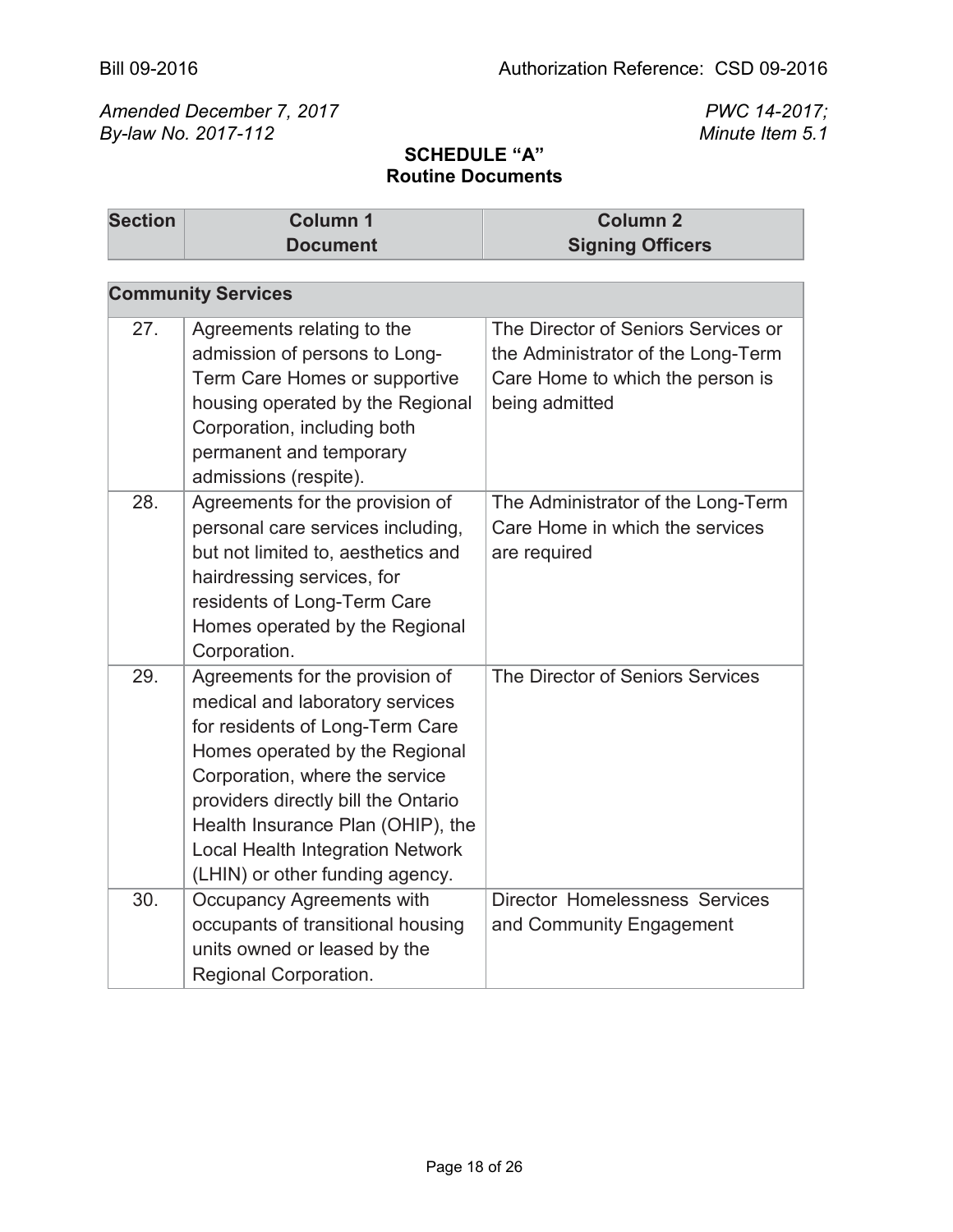| <b>Section</b> | Column <sub>1</sub>                                                                                                                                                                                                                                                                                                                                                                                                    | Column <sub>2</sub>                                                                                                                                                          |
|----------------|------------------------------------------------------------------------------------------------------------------------------------------------------------------------------------------------------------------------------------------------------------------------------------------------------------------------------------------------------------------------------------------------------------------------|------------------------------------------------------------------------------------------------------------------------------------------------------------------------------|
|                | <b>Document</b>                                                                                                                                                                                                                                                                                                                                                                                                        | <b>Signing Officers</b>                                                                                                                                                      |
|                | <b>Community Services</b>                                                                                                                                                                                                                                                                                                                                                                                              |                                                                                                                                                                              |
| 31.            | Agreements between the<br>Regional Corporation acting as<br>Delivery Agent under the Ontario<br>Works Act, 1997, and a person<br>who has a legal obligation to<br>provide financial support to a<br>recipient of Ontario Works,<br>regarding the recovery of income<br>assistance paid for the benefit of<br>the Ontario Works recipient from<br>that person.                                                          | Staff designated in writing by the<br>Director of Social Assistance and<br><b>Employment Opportunities as</b><br>Family Support Workers under the<br>Ontario Works Act, 1997 |
| 32.            | Directions and assignments<br>(including assignments of support<br>orders, assignments of insurance<br>proceeds and assignments of<br>other benefits and sources of<br>income) in favour of the Regional<br>Corporation acting as Delivery<br>Agent under the Ontario Works<br>Act, 1997, and agreements to<br>reimburse the Regional<br>Corporation acting as Delivery<br>Agent under the Ontario Works<br>Act, 1997. | The Director of Social Assistance<br>and Employment Opportunities                                                                                                            |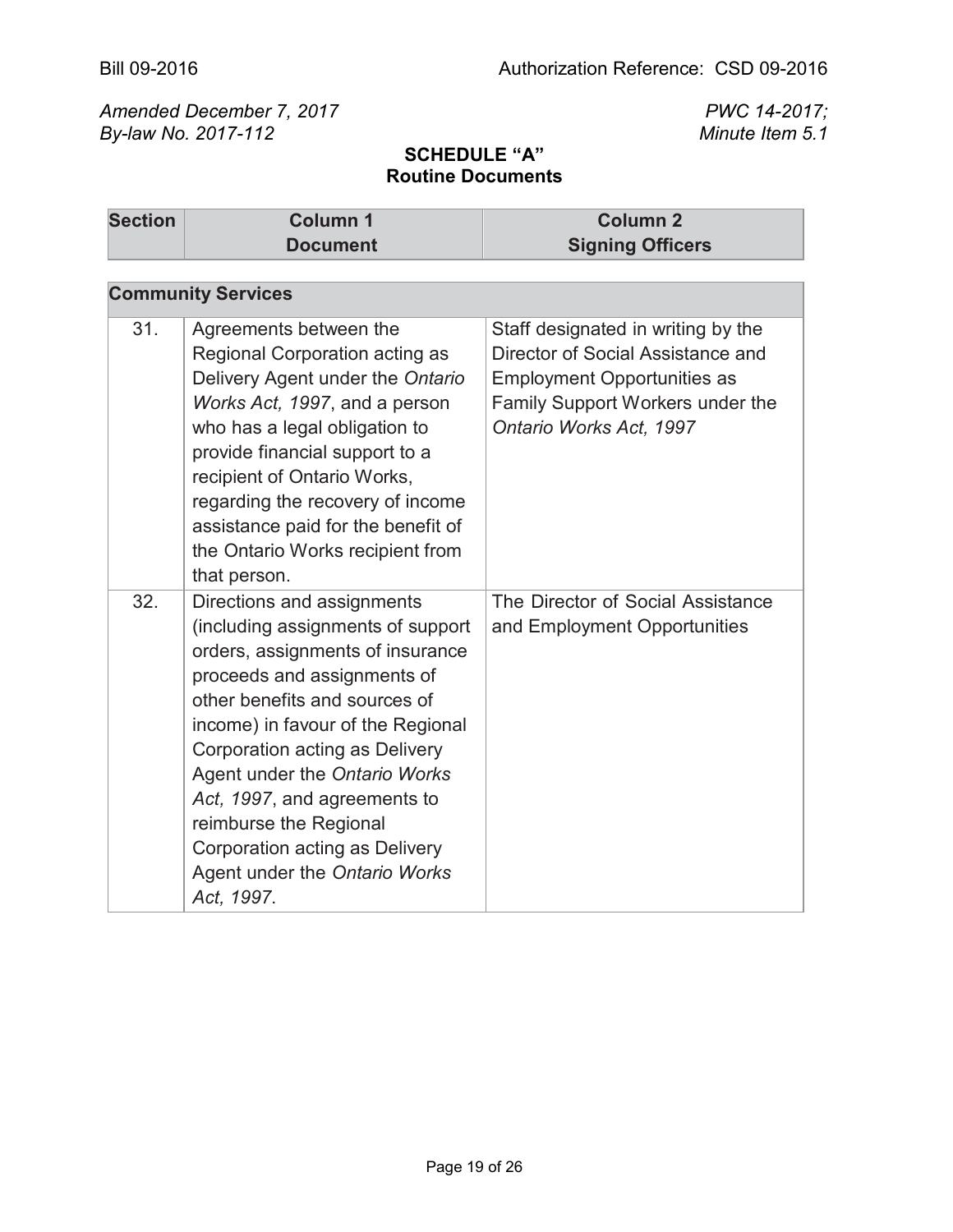| <b>Section</b> | <b>Column 1</b><br><b>Document</b>                                                                                                                                                                                                                                                                                                                                                                                                                                   | <b>Column 2</b><br><b>Signing Officers</b>                                                                                                                                   |
|----------------|----------------------------------------------------------------------------------------------------------------------------------------------------------------------------------------------------------------------------------------------------------------------------------------------------------------------------------------------------------------------------------------------------------------------------------------------------------------------|------------------------------------------------------------------------------------------------------------------------------------------------------------------------------|
|                |                                                                                                                                                                                                                                                                                                                                                                                                                                                                      |                                                                                                                                                                              |
|                | <b>Community Services</b>                                                                                                                                                                                                                                                                                                                                                                                                                                            |                                                                                                                                                                              |
| 33.            | Receipts, releases, minutes of<br>settlement, consents and other<br>documents required for the<br>settlement or compromise of any<br>claim, action, application or other<br>proceeding brought or made by or<br>against the Regional Corporation,<br>acting as Delivery Agent under<br>the Ontario Works Act, 1997, in<br>relation to support for a recipient<br>of Ontario Works and/or support<br>arrears owed to the Regional<br>Corporation as support assignee. | Staff designated in writing by the<br>Director of Social Assistance and<br><b>Employment Opportunities as</b><br>Family Support Workers under the<br>Ontario Works Act, 1997 |

| <b>Human Resources</b> |                                    |                                           |
|------------------------|------------------------------------|-------------------------------------------|
| 34.                    | Contracts of employment            | The employee's                            |
|                        | (whether by letter or other formal | supervisor/manager, where the             |
|                        | document), but not including:      | document has been approved in             |
|                        | (i) collective agreements and      | writing by the Director People            |
|                        | amendments thereto; and,           | Services and Organizational               |
|                        | (ii) contracts of employment for   | <b>Development or Staffing Specialist</b> |
|                        | the position of Chief              | authorized in writing by the              |
|                        | Administrative Officer or          | <b>Director</b>                           |
|                        | Commissioner.                      |                                           |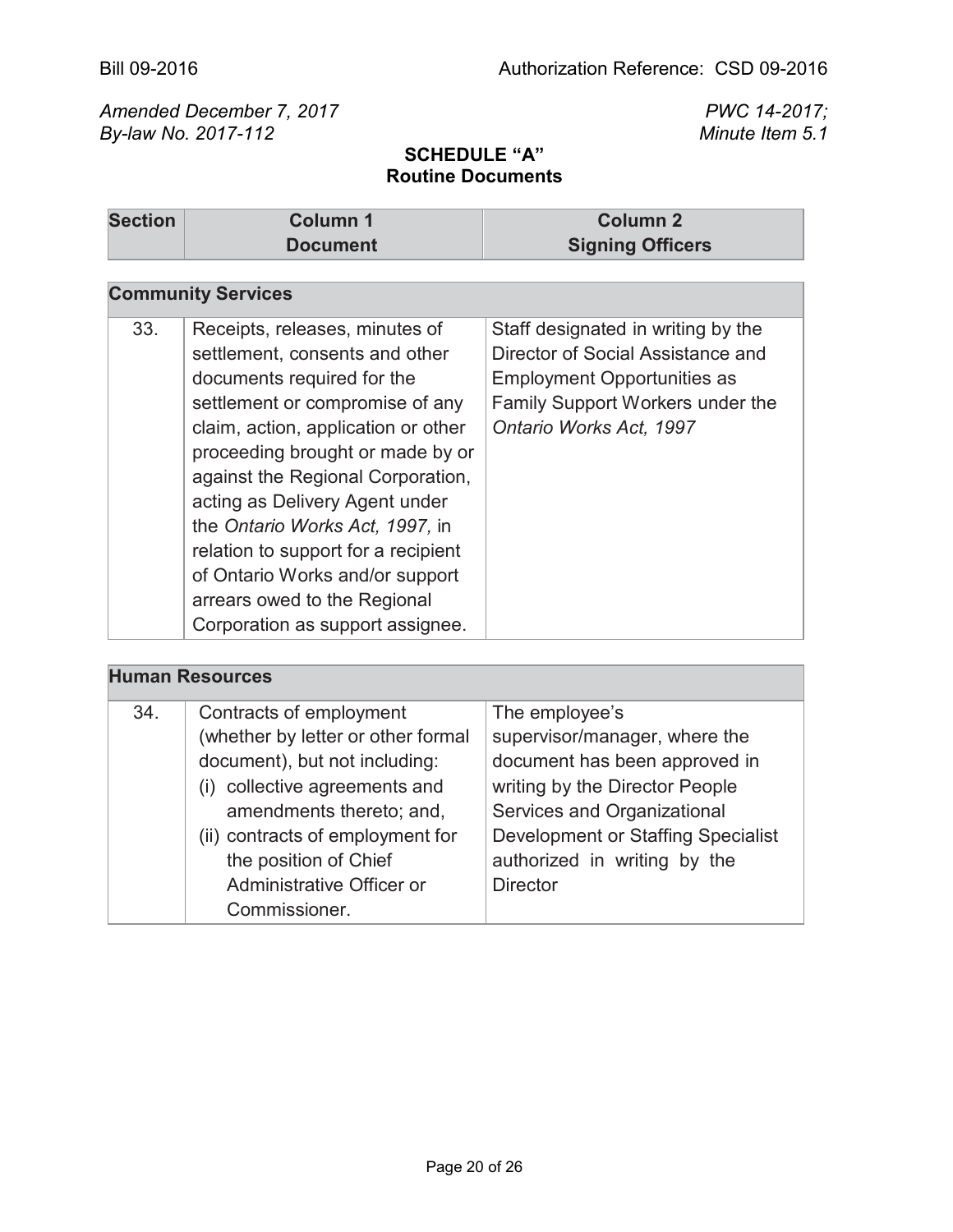| <b>Section</b> | <b>Column 1</b><br><b>Document</b>                                                                                                                                                                                                                                                                          | <b>Column 2</b><br><b>Signing Officers</b>                                                                                                                                                                                              |
|----------------|-------------------------------------------------------------------------------------------------------------------------------------------------------------------------------------------------------------------------------------------------------------------------------------------------------------|-----------------------------------------------------------------------------------------------------------------------------------------------------------------------------------------------------------------------------------------|
|                |                                                                                                                                                                                                                                                                                                             |                                                                                                                                                                                                                                         |
|                | <b>Human Resources</b>                                                                                                                                                                                                                                                                                      |                                                                                                                                                                                                                                         |
| 35.            | Personnel and student placement<br>agreements, secondment<br>agreements and related<br>documents in respect of persons<br>being placed with the Regional<br>Corporation or employees of the<br><b>Regional Corporation being</b><br>placed with other organizations,<br>including educational institutions, | Director responsible for the program<br>(for the Onboarding documentation,<br>where the documentation is<br>approved by the Director of Legal<br>and Court Services) or Manager<br>when authorized in writing by the<br><b>Director</b> |
|                | government or other agencies,<br>where the agreement is approved<br>by the Director of Legal and Court<br>Services.                                                                                                                                                                                         | The Director People Services and<br>Organizational Development or<br>Staffing Specialist authorized in<br>writing by the Director (for the<br>balance of the documentation<br>contemplated herein)                                      |
| 36.            | Service agreements with persons<br>or agencies providing services<br>under the Wellness Program.                                                                                                                                                                                                            | The Director People Services and<br>Organizational Development or<br>Staffing Specialist authorized in<br>writing by the Director                                                                                                       |
| 37.            | Minutes of settlement and other<br>documents required for the<br>settlement of any labour relations<br>matters.                                                                                                                                                                                             | The Director People Services and<br>Organizational Development or<br>Manager authorized in writing by<br>the Director (for proceeds of<br>settlement up to \$100,000)                                                                   |
|                |                                                                                                                                                                                                                                                                                                             | The Chief Administrative Officer (for<br>proceeds of settlement up to<br>\$1,000,000)                                                                                                                                                   |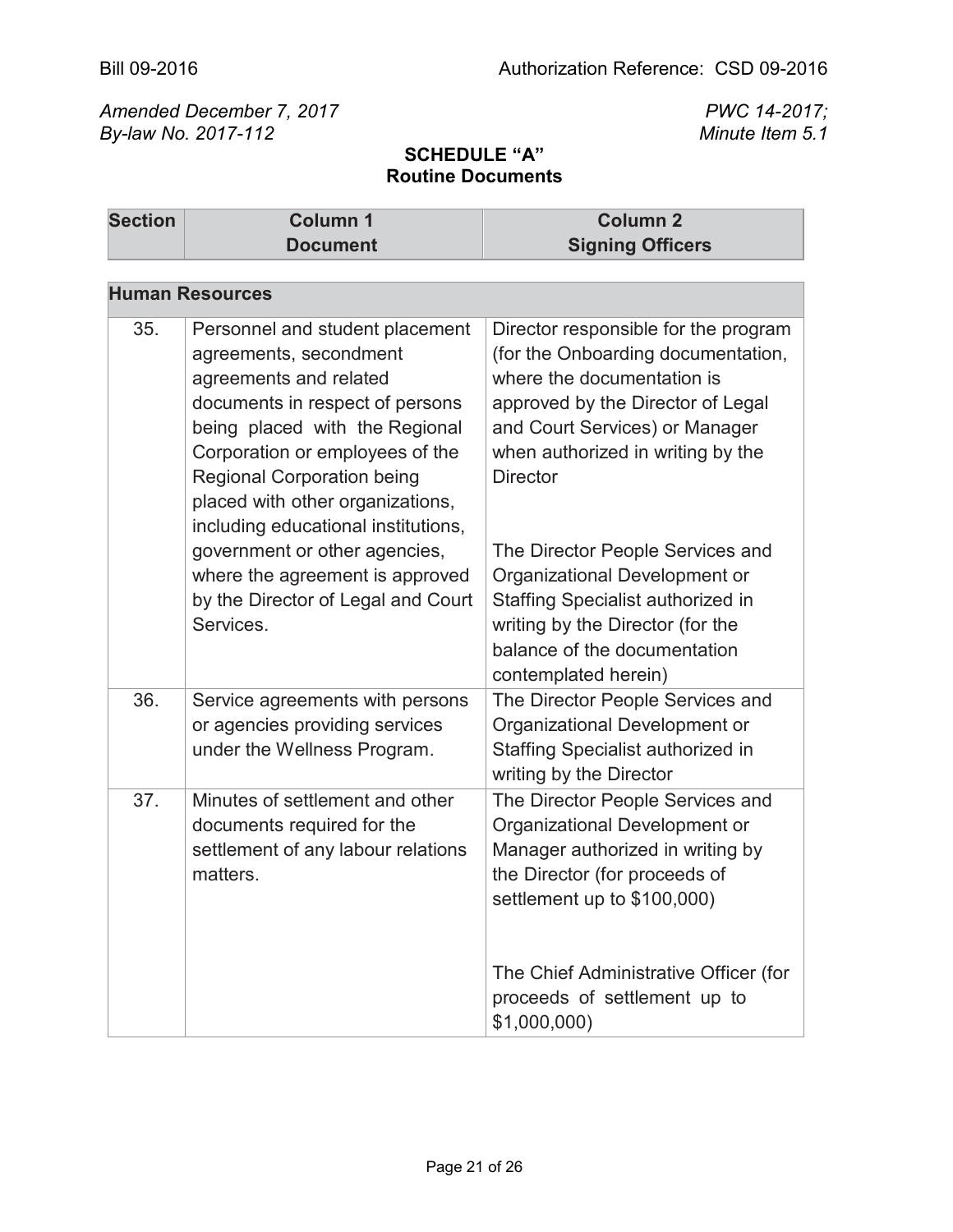| <b>Section</b> | <b>Column 1</b><br><b>Document</b>                                                                                                                                                                                                                                                                                                                                                                                                                                                                                                                                                                                                                                           | <b>Column 2</b><br><b>Signing Officers</b>                                                                                                                                                                                                                                                         |  |
|----------------|------------------------------------------------------------------------------------------------------------------------------------------------------------------------------------------------------------------------------------------------------------------------------------------------------------------------------------------------------------------------------------------------------------------------------------------------------------------------------------------------------------------------------------------------------------------------------------------------------------------------------------------------------------------------------|----------------------------------------------------------------------------------------------------------------------------------------------------------------------------------------------------------------------------------------------------------------------------------------------------|--|
|                | <b>Human Resources</b>                                                                                                                                                                                                                                                                                                                                                                                                                                                                                                                                                                                                                                                       |                                                                                                                                                                                                                                                                                                    |  |
| 38.            | Memoranda of agreement<br>pertaining to collective bargaining<br>negotiations provided that such<br>memoranda are conditional upon<br>Council approval.<br><b>Multi-departmental</b>                                                                                                                                                                                                                                                                                                                                                                                                                                                                                         | The Director People Services and<br>Organizational Development or<br>Manager authorized in writing by<br>the Director                                                                                                                                                                              |  |
| 39.            | Applications to any government,<br>agency or fund for compensation,<br>funding or any form of subsidy<br>related to any Regional<br>programs, operations or capital<br>projects, and any ancillary<br>documents therein including,<br>subsequent submissions,<br>declarations or representations<br>required for processing the<br>application or the receipt of funds<br>or any agreements required for<br>the receipt of the funds and<br>without limitation includes Multi-<br><b>Sector Services Accountability</b><br>Agreements and Long-Term Care<br>Home Services Agreements with<br>the Local Health Integration<br>Network and the documents<br>ancillary thereto. | The Commissioner responsible for<br>the program, operation or capital<br>project to which the compensation,<br>funding or subsidy relates, and the<br><b>Commissioner of Corporate</b><br>Services/Treasurer or Director of<br><b>Financial Management and</b><br><b>Planning/Deputy Treasurer</b> |  |
| 40.            | Ministry settlement forms required<br>at the completion of year end<br>program audits.                                                                                                                                                                                                                                                                                                                                                                                                                                                                                                                                                                                       | The Commissioner responsible for<br>the program (up to $$100,000$ )<br>The Chief Administrative Officer (up                                                                                                                                                                                        |  |
|                |                                                                                                                                                                                                                                                                                                                                                                                                                                                                                                                                                                                                                                                                              | to \$1,000,000)                                                                                                                                                                                                                                                                                    |  |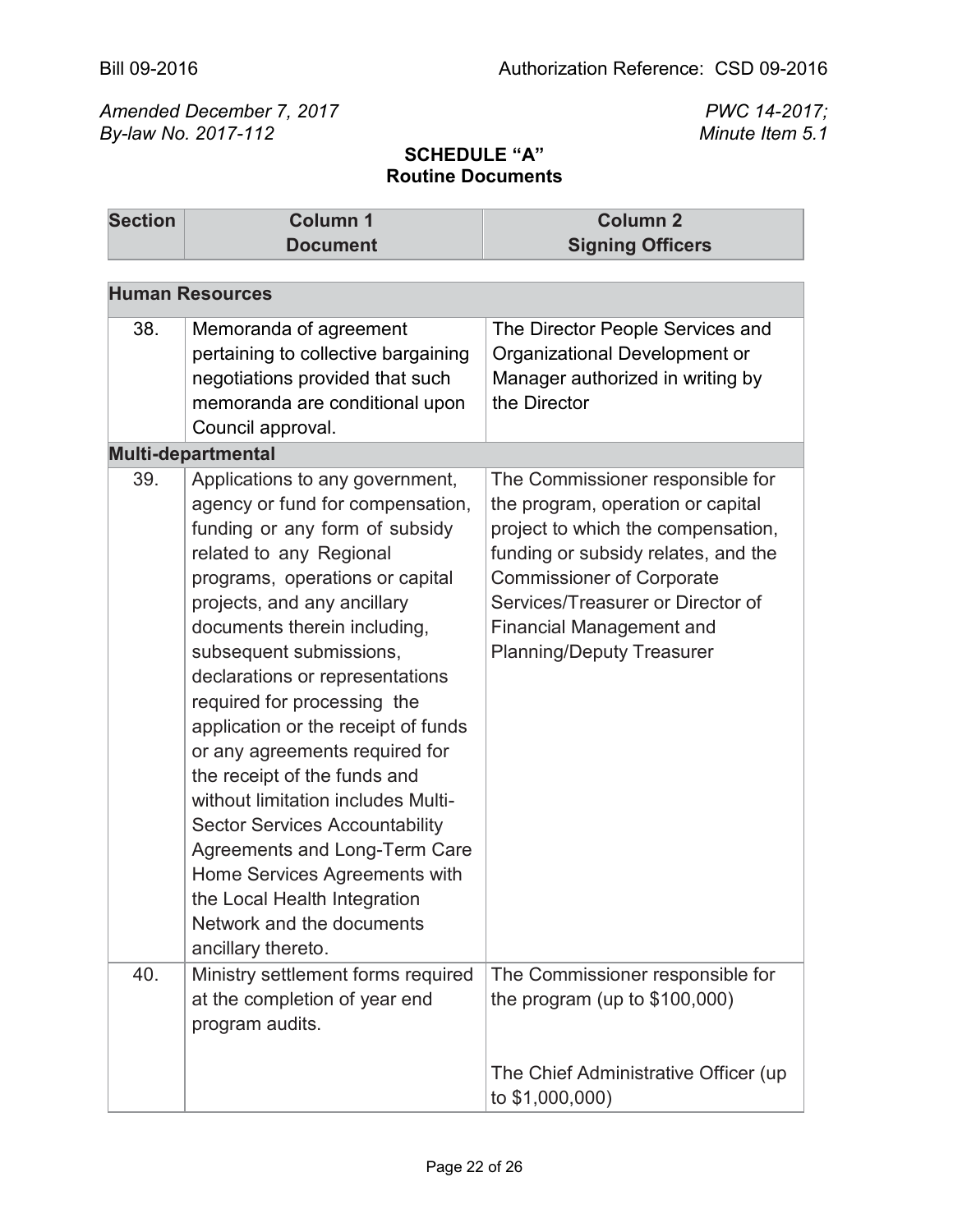| <b>Section</b> | <b>Column 1</b><br><b>Document</b>                                                                                                                                                                                                                                      | <b>Column 2</b><br><b>Signing Officers</b>                                                                                                                                     |
|----------------|-------------------------------------------------------------------------------------------------------------------------------------------------------------------------------------------------------------------------------------------------------------------------|--------------------------------------------------------------------------------------------------------------------------------------------------------------------------------|
|                |                                                                                                                                                                                                                                                                         |                                                                                                                                                                                |
|                | <b>Human Resources</b>                                                                                                                                                                                                                                                  |                                                                                                                                                                                |
| 41.            | Receipts, releases, indemnities,<br>minutes of settlement and other<br>documents required for the<br>settlement or compromise of any                                                                                                                                    | The Director of Legal and Court<br>Services (up to \$100,000)                                                                                                                  |
|                | claim, demand, action or other<br>proceeding brought or made by or<br>against the Regional Corporation<br>where the proceeds of the<br>settlement do not exceed<br>\$1,000,000 and the document<br>has been approved by the<br>Director of Legal and Court<br>Services. | The Chief Administrative Officer (up<br>to \$1,000,000)                                                                                                                        |
| 42.            | Receipts, releases, indemnities,<br>waivers and other documents<br>required for the disbursement of<br>donations or bequests to the<br>Regional Corporation.                                                                                                            | The Commissioner responsible for<br>the department in respect of which<br>the donation or bequest was made,<br>and the Director of Legal and Court<br><b>Services</b>          |
| 43.            | Agreements for repayment for the<br>settlement or compromise of any<br>claim, demand, action or other<br>proceeding brought by the<br><b>Regional Corporation excluding</b><br>agreements arising from year<br>end audits with provincial<br>ministries.                | The Commissioner responsible for<br>the program in respect of which the<br>claim, demand, action or other<br>proceeding arose, and the Director<br>of Legal and Court Services |
| 44.            | Approval of the release of any<br>confidential records, documents<br>and information requested by the<br>Ombudsman under section 239.1<br>of the Municipal Act, 2001, or the<br>Ombudsman Act.                                                                          | The Director of Legal and Court<br><b>Services</b>                                                                                                                             |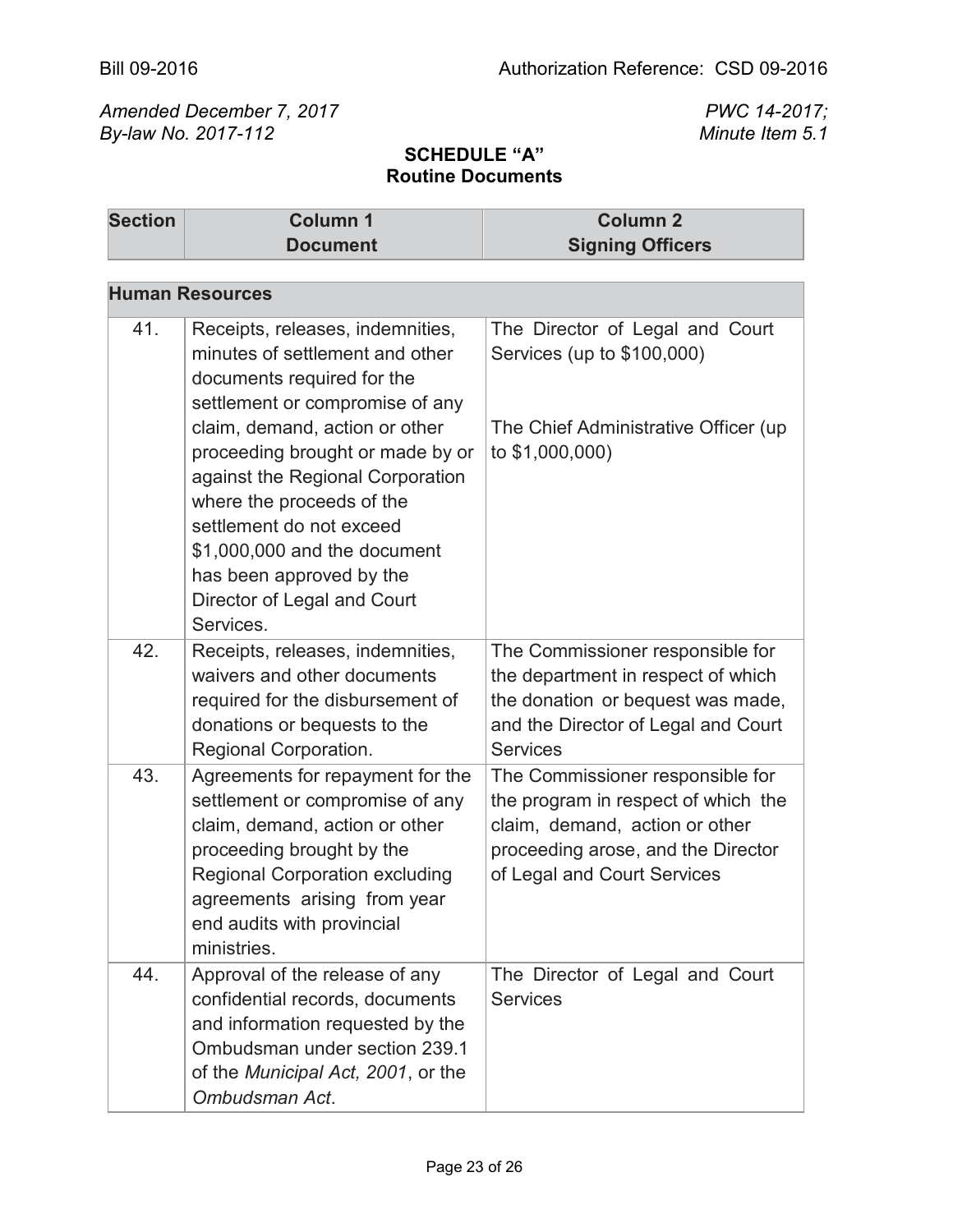| <b>Section</b> | <b>Column 1</b>                                                                                                                                                                                                                                                                                                                                                                                             | <b>Column 2</b>                                                                                                                                                   |
|----------------|-------------------------------------------------------------------------------------------------------------------------------------------------------------------------------------------------------------------------------------------------------------------------------------------------------------------------------------------------------------------------------------------------------------|-------------------------------------------------------------------------------------------------------------------------------------------------------------------|
|                | <b>Document</b>                                                                                                                                                                                                                                                                                                                                                                                             | <b>Signing Officers</b>                                                                                                                                           |
|                |                                                                                                                                                                                                                                                                                                                                                                                                             |                                                                                                                                                                   |
|                | <b>Human Resources</b>                                                                                                                                                                                                                                                                                                                                                                                      |                                                                                                                                                                   |
| 45.            | Agreements for the acquisition,<br>sale, exchange, release or non-<br>disclosure of information or data,<br>including IAR Provincial Data<br>Sharing Agreements provided that<br>the requirements of the Municipal<br>Freedom of Information and<br>Protection of Privacy Act, the<br><b>Personal Health Information</b><br><b>Protection Act and the</b><br>Procurement By-law have been<br>complied with. | The Commissioner or Director<br>responsible for the program,<br>operation or project to which the<br>agreement relates or the Chief<br><b>Information Officer</b> |
| 46.            | Data license agreements for the<br>provision of spatial data of the<br>Regional Corporation to others.                                                                                                                                                                                                                                                                                                      | The Associate Director Applications<br>and Information Services                                                                                                   |
| 47.            | Hardware/Software License and<br>Services, Maintenance and<br><b>Support Agreements for</b><br>technology acquired in<br>accordance with the Procurement<br>By-law.                                                                                                                                                                                                                                         | The Chief Information Officer, or the<br>Director responsible for the<br>program, operation or project to<br>which the agreement relates                          |
| 48.            | Agreements with any government<br>or agency related to the Ontario<br><b>Municipal Benchmarking Initiative</b><br>(OMBI).                                                                                                                                                                                                                                                                                   | The Chief Administrative Officer                                                                                                                                  |
| 49.            | Agreements to permit the use of<br>the intellectual property of the<br>Regional Corporation.                                                                                                                                                                                                                                                                                                                | The Chief Administrative Officer                                                                                                                                  |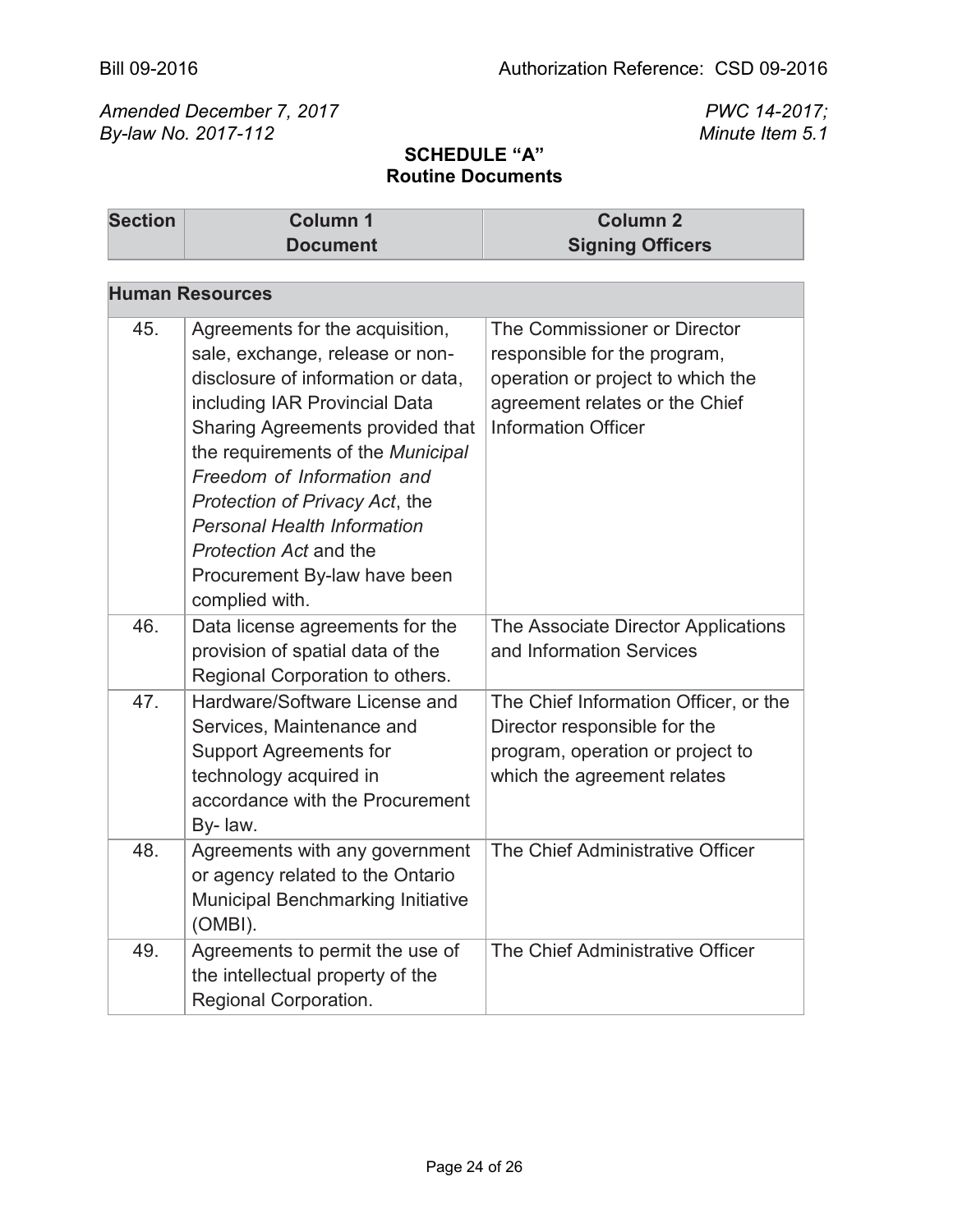| <b>Section</b> | <b>Column 1</b>                                                                                                                                                                                                                                                                                                                                                                                 | <b>Column 2</b>                                                                                                                                                                                                                                                                                                                                                                                                                                                                                                                                                                                                                                                                                                                                                                                                                                                                                                                                                                                                                                                                                                                             |
|----------------|-------------------------------------------------------------------------------------------------------------------------------------------------------------------------------------------------------------------------------------------------------------------------------------------------------------------------------------------------------------------------------------------------|---------------------------------------------------------------------------------------------------------------------------------------------------------------------------------------------------------------------------------------------------------------------------------------------------------------------------------------------------------------------------------------------------------------------------------------------------------------------------------------------------------------------------------------------------------------------------------------------------------------------------------------------------------------------------------------------------------------------------------------------------------------------------------------------------------------------------------------------------------------------------------------------------------------------------------------------------------------------------------------------------------------------------------------------------------------------------------------------------------------------------------------------|
|                | <b>Document</b>                                                                                                                                                                                                                                                                                                                                                                                 | <b>Signing Officers</b>                                                                                                                                                                                                                                                                                                                                                                                                                                                                                                                                                                                                                                                                                                                                                                                                                                                                                                                                                                                                                                                                                                                     |
|                |                                                                                                                                                                                                                                                                                                                                                                                                 |                                                                                                                                                                                                                                                                                                                                                                                                                                                                                                                                                                                                                                                                                                                                                                                                                                                                                                                                                                                                                                                                                                                                             |
| 50.            | Applications, submissions,<br>declarations, representations and<br>agreements imposed or required<br>in satisfaction of any regulatory<br>applications to any government<br>body or agency, including without<br>limitation, documents related to<br>trademark applications and<br>environmental compliance<br>approvals to the Ministry of<br><b>Environment and/or Environment</b><br>Canada. | The Commissioner responsible for<br>the program or Director/Manager<br>authorized in writing by the<br>Commissioner responsible for the<br>program.<br>The Water Wastewater Compliance<br><b>Technologist or the Water</b><br>Compliance Specialist may also<br>execute and submit the following:<br>Submission for approval of<br>a.<br>proposed works and pre-authorized<br>amendments for works for<br><b>Environmental Compliance</b><br>Approvals related to water and<br>wastewater:<br><b>Regulatory reporting</b><br>b.<br>submission for wastewater system<br>discharge pursuant to the<br><b>Wastewater Systems Effluent</b><br>Regulation;<br><b>Regulatory reporting</b><br>C.<br>submission for pollutant releases to<br>air, water and land for the National<br><b>Pollutant Release Inventory</b><br>pursuant to the Canadian<br><b>Environmental Protection Act:</b><br>Submission for registration<br>d.<br>regarding air emission activities or<br>temporary water taking events for<br>the Environmental Activity and<br>Sector Registry; and,<br><b>Regulatory reporting</b><br>e.<br>submission and permit renewal for |
|                |                                                                                                                                                                                                                                                                                                                                                                                                 | water taking permits.                                                                                                                                                                                                                                                                                                                                                                                                                                                                                                                                                                                                                                                                                                                                                                                                                                                                                                                                                                                                                                                                                                                       |